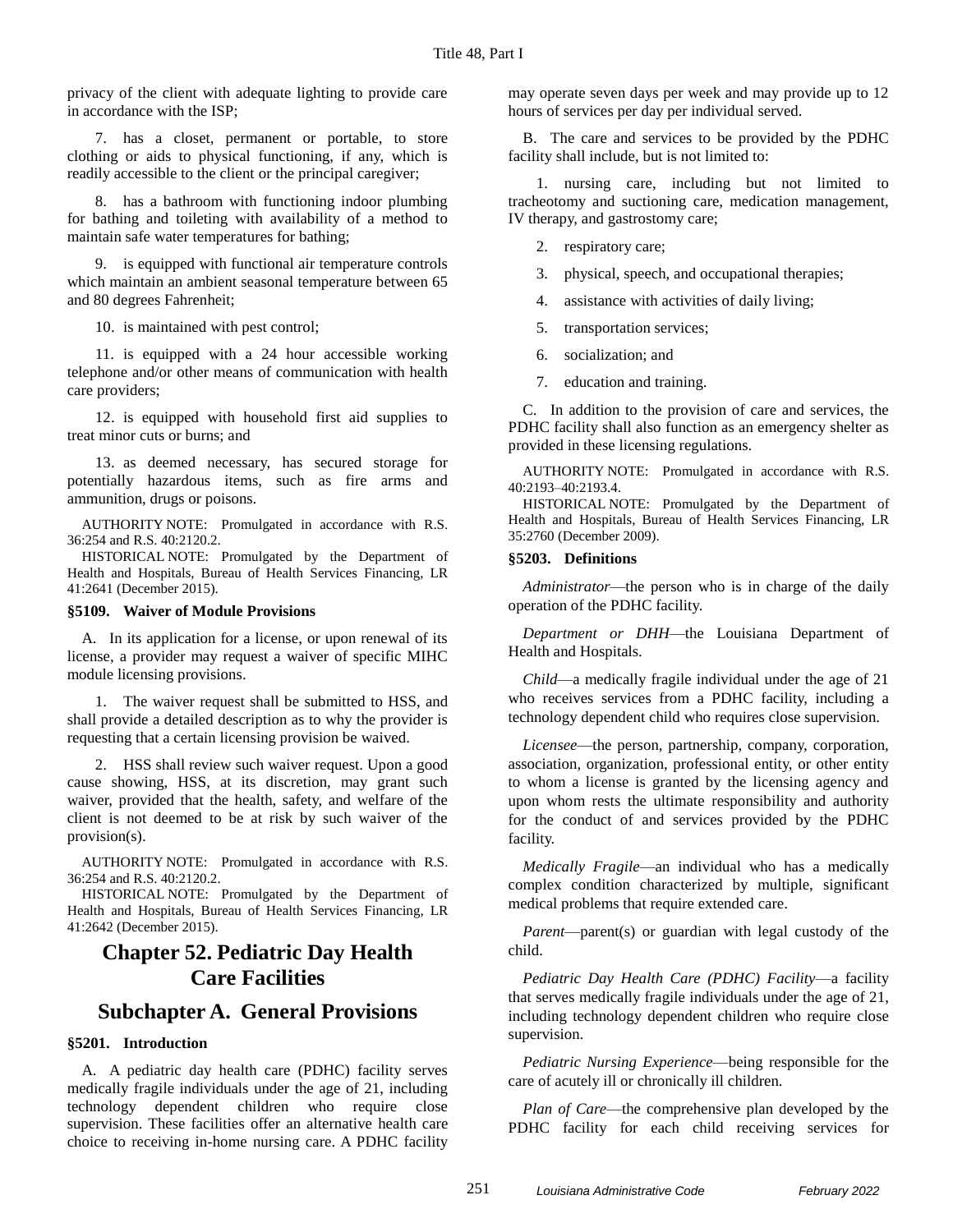implementation of medical, nursing, psychosocial, developmental, and educational therapies.

*Prescribing Physician*—a physician, currently licensed to practice medicine in Louisiana, who:

1. signs the order admitting the child to the PDHC facility;

2. maintains overall responsibility for the child's medical management; and

3. is available for consultation and collaboration with the pediatric day health care staff.

*Secretary*—the secretary of the Louisiana Department of Health and Hospitals, or his designee.

*Technology Dependent Child*—a child who has a chronic disability that requires specific nursing interventions to compensate for the deficit of a life sustaining body function. The child requires daily, ongoing, intermittent care or monitoring by health care professionals or other trained personnel as prescribed by a physician.

AUTHORITY NOTE: Promulgated in accordance with R.S. 40:2193-40:2193.4.

HISTORICAL NOTE: Promulgated by the Department of Health and Hospitals, Bureau of Health Services Financing, LR 35:2760 (December 2009).

## **Subchapter B. Licensing Procedures**

## **§5205. General Provisions**

A. All pediatric day health care facilities must be licensed by the department. A PDHC facility shall not be established, opened, operated, managed, maintained, or conducted in this state without a current valid license issued by the Department of Health and Hospitals (DHH). DHH is the only licensing authority for PDHC Facilities in the state of Louisiana. It shall be unlawful to operate a PDHC facility without possessing a current, valid license by DHH. Each PDHC facility shall be separately licensed.

B. A parent or legal guardian or legally responsible person providing care to a medically fragile child in his/her home or any other extended care or long term care facility is not considered to be a PDHC facility and shall not be licensed as a PDHC facility.

C. A PDHC license shall:

1. be issued only to the person or entity named in the license application;

2. be valid only for the facility to which it is issued and only for the specific geographic address of that facility;

3. be valid for one year from the date of issuance, unless revoked, suspended, modified, or terminated prior to that date, or unless a provisional license is issued;

4. expire on the last day of the twelfth month after the date of issuance, unless timely renewed by the PDHC facility;

5. not be subject to sale, assignment, donation, or other transfer, whether voluntary or involuntary; and

6. be posted in a conspicuous place on the licensed premises at all times.

D. In order for the PDHC facility to be considered operational and retain licensed status, the facility shall meet the following conditions.

1. The PDHC facility shall always have at least two employees, one of whom is an RN, on duty at the facility location during operational hours.

2. There shall be staff employed and available to be assigned to provide care and services to each child during all operational hours. Services rendered shall be consistent with the medical needs of each child.

3. The PDHC facility shall have provided services to at least two children in the preceding 12 month period in order to be eligible to renew its license.

E. The licensed PDHC facility shall abide by and adhere to any state law, rules, policy, procedure, manual, or memorandums pertaining to such facilities.

F. A separately licensed PDHC facility shall not use a name which is substantially the same as the name of another such facility licensed by the department, unless such PDHC facility is under common ownership with other PDHC facilities.

G. No branches, satellite locations or offsite campuses shall be authorized for a PDHC facility.

AUTHORITY NOTE: Promulgated in accordance with R.S. 40:2193–40:2193.4.

HISTORICAL NOTE: Promulgated by the Department of Health and Hospitals, Bureau of Health Services Financing, LR 35:2761 (December 2009).

## **§5207. Initial Licensing Application Process**

A. An initial application for licensing as a PDHC facility shall be obtained from the department. A completed initial license application packet for a PDHC facility must be submitted to and approved by the department prior to an applicant providing PDHC facility services. An applicant must submit a completed initial licensing packet to the department, which shall include:

1. a completed PDHC facility licensure application and the non-refundable licensing fee as established by statute;

2. a copy of the approval letter of the architectural facility plans from the DHH Department of Engineering and Architectural Services and the Office of the State Fire Marshal (OSFM);

3. a copy of the on-site inspection report with approval for occupancy by the Office of the State Fire Marshal;

4. a copy of the health inspection report with approval of occupancy from the Office of Public Health (OPH);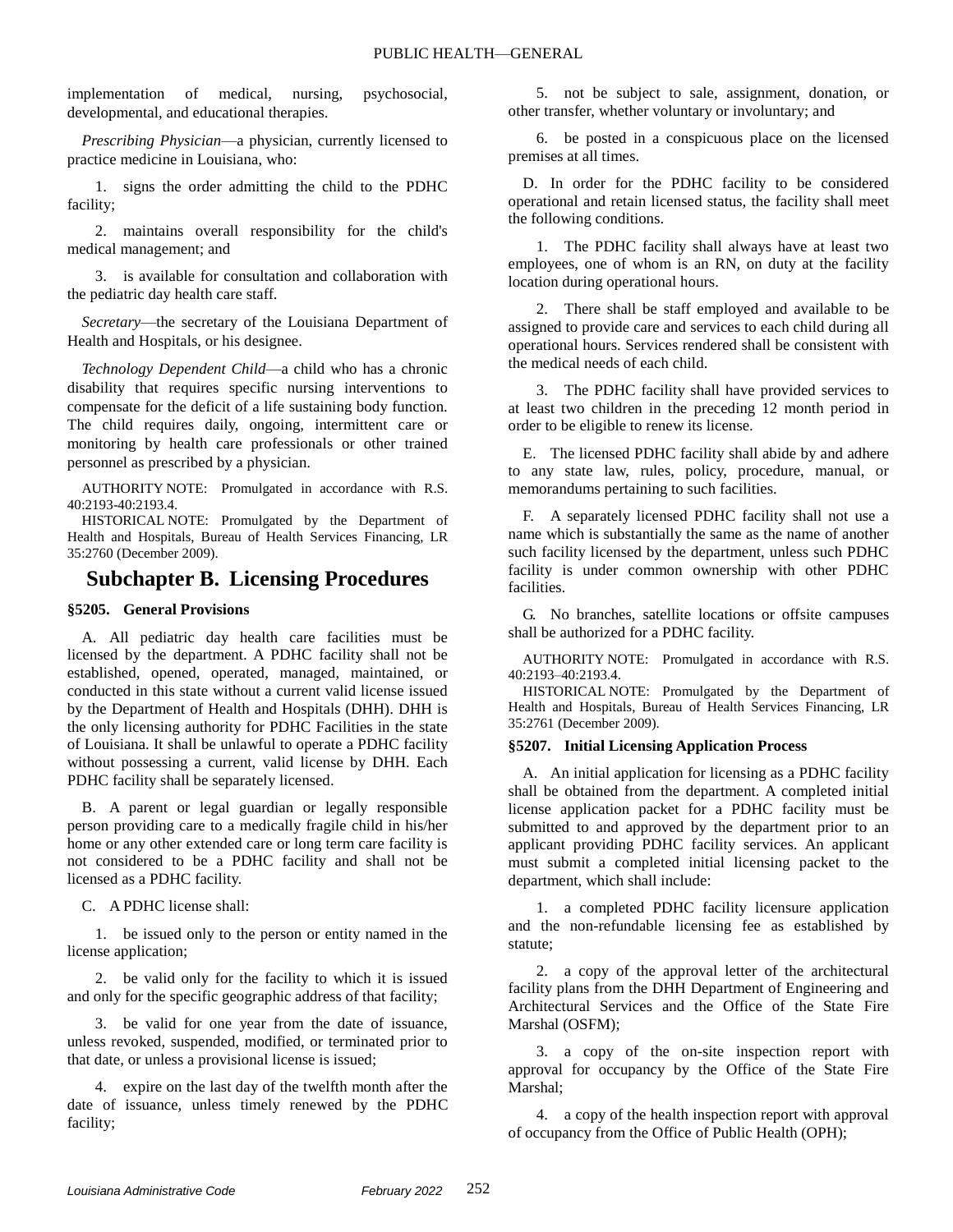5. a copy of statewide criminal background checks on all individual owners with a 5 percent or more ownership interest in the PDHC facility entity, and on all members of the PDHC facility's board of directors, if applicable, and administrators;

6. proof of financial viability, comprised of the following:

a. a line of credit issued from a federally insured, licensed lending institution in the amount of at least \$100,000;

b. general and professional liability insurance of at least \$300,000; and

c. worker's compensation insurance;

7. if applicable, Clinical Laboratory Improvement Amendments (CLIA) certificate or CLIA certificate of waiver;

8. a completed disclosure of ownership and control information form;

9. a floor sketch or drawing of the premises to be licensed;

10. the days and hours of operation; and

11. any other documentation or information required by the Department for licensure.

B. If the initial licensing packet is incomplete when submitted, the applicant will be notified of the missing information and will have 90 days from receipt of notification to submit the additional requested information. If the additional requested information is not submitted to the department within 90 days, the application will be closed. After an initial licensing application is closed, an applicant who is still interested in becoming a PDHC facility must submit a new initial licensing packet with a new initial licensing fee to start the initial licensing process.

C. Once the initial licensing application packet has been approved by the department, notification of the approval shall be forwarded to the applicant. Within 90 days of receipt of the approval notification, the applicant must notify the department that the PDHC facility is ready and is requesting an initial licensing survey. If an applicant fails to notify the department within 90 days, the initial licensing application shall be closed. After an initial licensing application has been closed, an applicant who is still interested in becoming a PDHC facility must submit a new initial licensing packet with a new initial licensing fee to start the initial licensing process.

AUTHORITY NOTE: Promulgated in accordance with R.S. 40:2193–40:2193.4.

HISTORICAL NOTE: Promulgated by the Department of Health and Hospitals, Bureau of Health Services Financing, LR 35:2761 (December 2009).

#### **§5209. Types of Licenses**

A. The Department shall have the authority to issue the following types of licenses:

1. Full Initial License. The department shall issue a full license to the facility when the initial licensing survey finds that the PDHC facility is compliant with all licensing laws and regulations, and is compliant with all other required statutes, laws, ordinances, rules, regulations, and fees. The license shall be valid until the expiration date shown on the license, unless the license is modified, revoked, suspended, or terminated.

2. Provisional Initial License. The department may issue a provisional initial license to the facility when the initial licensing survey finds that the PDHC facility is noncompliant with any licensing laws or regulations or any other required statutes, laws, ordinances, rules, regulations or fees, but the department determines that the noncompliance does not present a threat to the health, safety or welfare of the children or participants. The provisional license shall be valid for a period not to exceed six months.

a. At the discretion of the department, the provisional initial license may be extended for an additional period not to exceed 90 days in order for the PDHC facility to correct the noncompliance or deficiencies.

b. The facility must submit a plan of correction to the department for approval and the provider shall be required to correct all such noncompliance or deficiencies prior to the expiration of the provisional initial license.

c. A follow-up survey shall be conducted prior to the expiration of the provisional initial license.

i. If all such noncompliance or deficiencies are determined by the department to be corrected on a follow-up survey, a full license will be issued.

ii. If all such noncompliance or deficiencies are not corrected on the follow-up survey, the provisional initial license shall expire and the provider shall be required to begin the initial licensing process again by submitting a new initial license application packet and fee.

3. Full Renewal License. The department may issue a full renewal license to an existing licensed PDHC facility which is in substantial compliance with all applicable federal, state, departmental, and local statutes, laws, ordinances, rules, regulations and fees. The license shall be valid until the expiration date shown on the license, unless the license is modified, revoked, suspended, or terminated.

4. Provisional Renewal License. The department, in its sole discretion, may issue a provisional license to an existing licensed PDHC facility for a period not to exceed six months.

a. At the discretion of the department, the provisional renewal license may be extended for an additional period not to exceed 90 days in order for the PDHC facility to correct the noncompliance or deficiencies.

b. A provisional renewal license may be issued for the following reasons: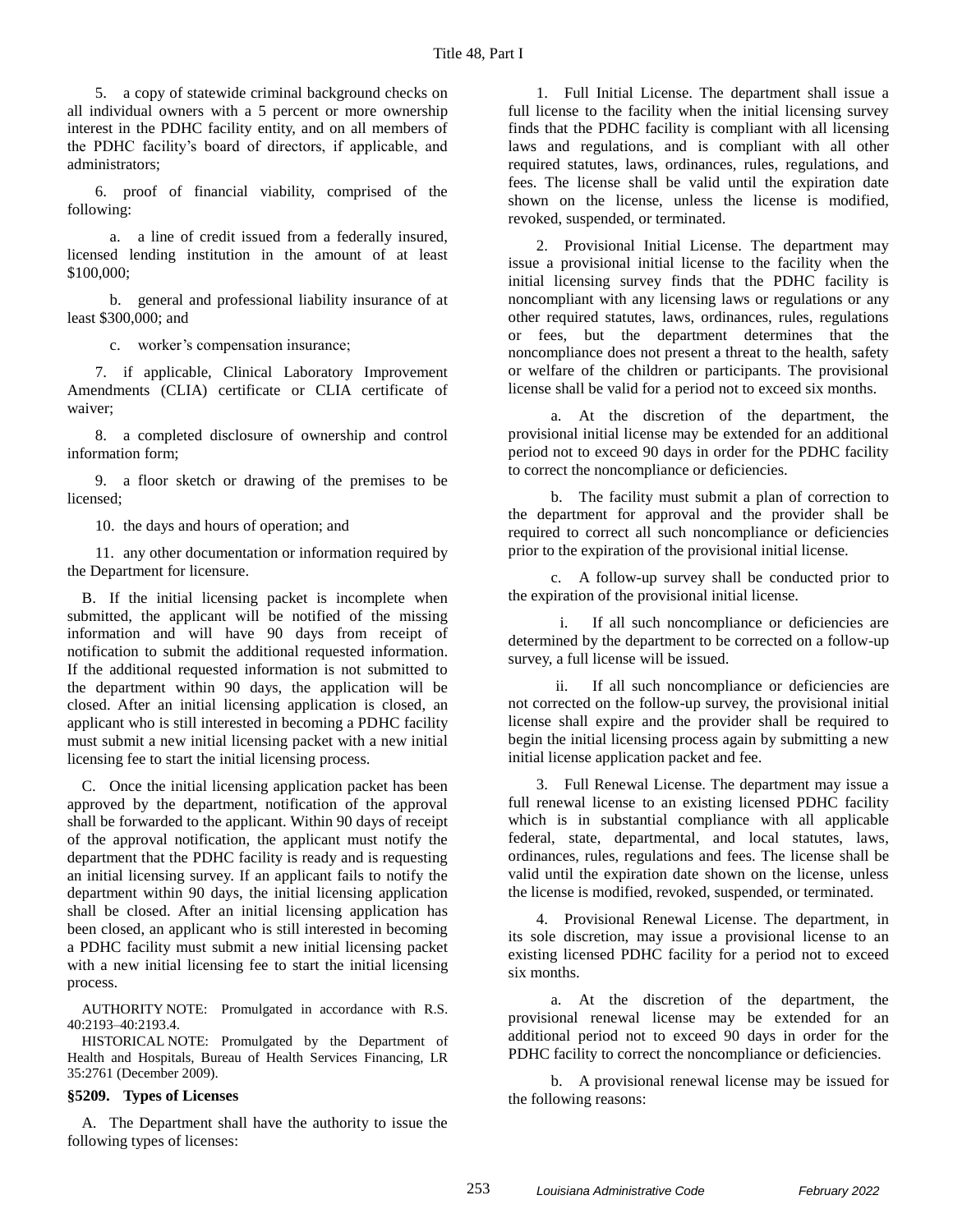i. the existing PDHC facility has more than five deficient practices or deficiencies cited during any one survey;

ii. the existing licensed PDHC facility has more than three validated complaints in a one year period;

iii. the existing PDHC facility has been issued a deficiency that involved placing a child or participant at risk for serious harm or death;

iv. the existing PDHC facility has failed to correct deficient practices within 60 days of being cited for such deficient practices or at the time of a follow-up survey; or

v. the existing pediatric day health care provider is not in substantial compliance with all applicable federal, state, departmental, and local statutes, laws, ordinances, rules regulations and fees at the time of renewal of the license.

c. When the department issues a provisional renewal license to an existing licensed pediatric day health care provider, the department shall conduct an on-site follow-up survey at the pediatric day health care facility prior to the expiration of the provisional license.

If the on-site follow-up survey determines that the PDHC facility has corrected the deficient practices and has maintained compliance during the period of the provisional license, the department may issue a full license for the remainder of the year until the anniversary date of the PDHC facility license.

ii. If the on-site follow-up survey determines that the PDHC facility has not corrected the deficient practices or has not maintained compliance during the period of the provisional license, the provisional renewal license shall expire and the facility shall be required to begin the initial licensing process again by submitting a new initial license application packet and fee, if no timely informal reconsideration or administrative appeal is filed pursuant to this Chapter.

B. If an existing licensed PDHC facility has been issued a notice of license revocation, suspension, or termination, and the facility's license is due for annual renewal, the department shall deny the license renewal application and shall not issue a renewal license.

1. If a timely administrative appeal has been filed by the provider regarding the license revocation, suspension, or termination, the administrative appeal shall be suspensive and the facility shall be allowed to continue to operate and provide services until such time as the department's Bureau of Appeals issues a decision on the license revocation, suspension, or termination.

2. If the secretary of the department determines that the violations of the PDHC facility pose an imminent or immediate threat to the health, welfare, or safety of a child, the imposition of such action may be immediate and may be enforced during the pendency of the administrative appeal. The PDHC facility shall be notified of this determination in writing.

3. The denial of the license renewal application shall not affect in any manner the license revocation, suspension, or termination.

C. The renewal of a license does not in any manner affect any sanction, civil monetary penalty, or other action imposed by the department against the facility.

D. The license for a PDHC facility shall be valid for one year from the date of issuance, unless revoked, suspended, modified, or terminated prior to that time.

E. The initial pediatric day health care license shall specify the capacity of the facility.

AUTHORITY NOTE: Promulgated in accordance with R.S. 40:2193–40:2193.4.

HISTORICAL NOTE: Promulgated by the Department of Health and Hospitals, Bureau of Health Services Financing, LR 35:2762 (December 2009).

## **§5211. Licensing Surveys**

A. Prior to the initial license being issued to the PDHC facility, an initial licensing survey shall be conducted on-site at the facility to assure compliance with licensing standards. The facility shall not provide services to any child until the initial licensing survey has been performed and the facility found in compliance with the licensing standards. The initial licensing survey shall be an announced survey.

B. Once an initial license has been issued, the department shall conduct licensing and other surveys at intervals deemed necessary by the department to determine compliance with licensing standards and regulations, as well as other required statutes, laws, ordinances, rules, regulations, and fees. These surveys shall be unannounced.

C. A follow-up survey may be conducted for any survey where deficiencies have been cited to ensure correction of the deficient practices.

1. A new provider that is issued a provisional initial license or an existing provider that is issued a provisional renewal license shall be required to correct all noncompliance or deficiencies at the time the follow-up survey is conducted.

2. The department shall issue written notice to the provider of the results of the follow-up survey.

D. An acceptable plan of correction may be required for any survey where deficiencies have been cited.

E. If deficiencies have been cited during a licensing survey, regardless of whether an acceptable plan of correction is required, the department may issue appropriate sanctions, including, but not limited to:

- 1. civil monetary penalties;
- 2. directed plans of correction; and
- 3. license revocations.
- F. DHH surveyors and staff shall be: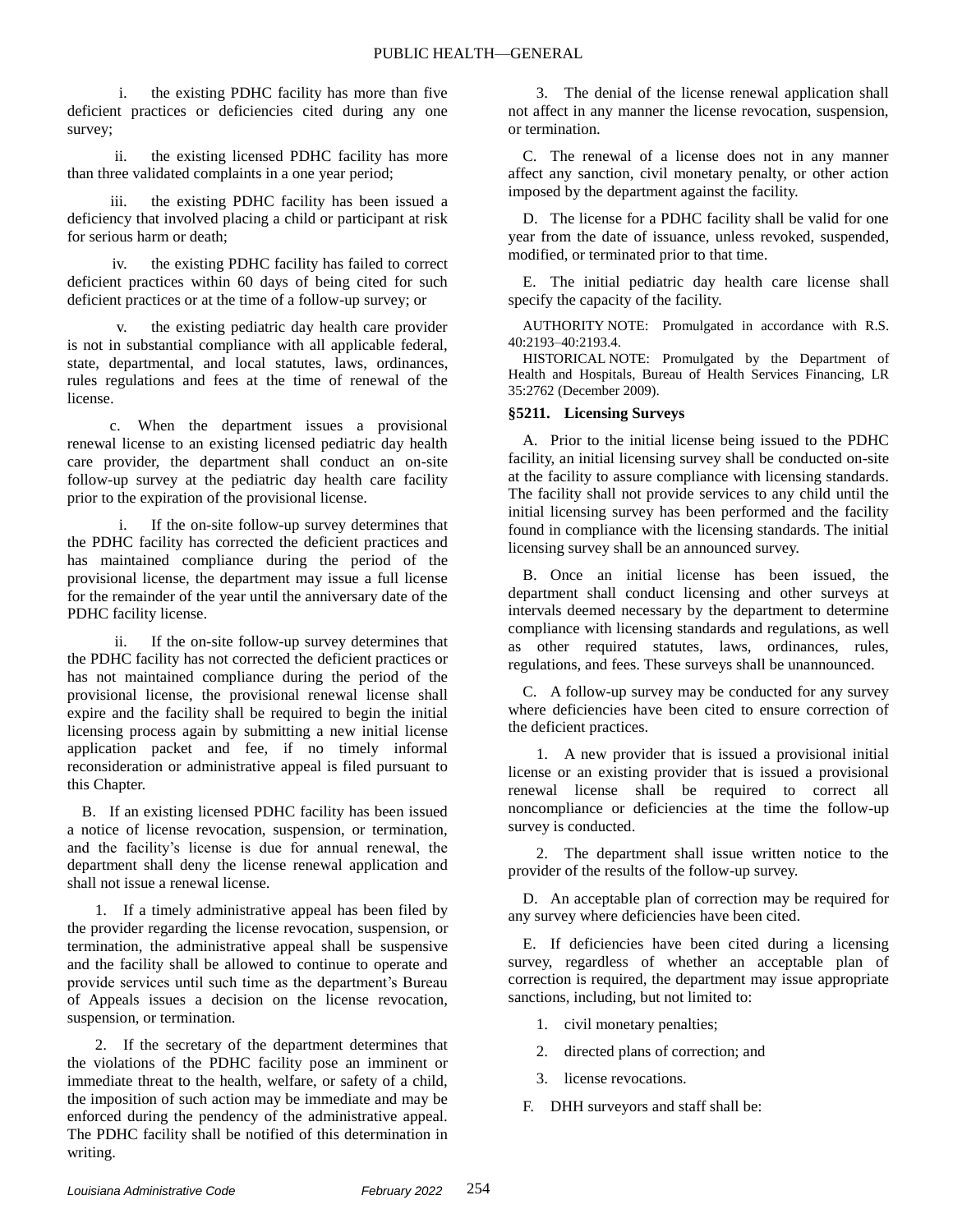1. given access to all areas of the facility and all relevant files during any licensing survey or other survey; and

2. allowed to interview any provider staff, child or participant as necessary to conduct the survey.

AUTHORITY NOTE: Promulgated in accordance with R.S. 40:2193–40:2193.4.

HISTORICAL NOTE: Promulgated by the Department of Health and Hospitals, Bureau of Health Services Financing, LR 35:2763 (December 2009).

#### **§5213. Changes in Licensee Information or Personnel**

A. A PDHC facility license shall be valid only for the person or entity named in the license application and only for the specific geographic address listed on the license application.

B. Any change regarding the PDHC facility name, "doing business as" name, mailing address, phone number, or any combination thereof, shall be reported in writing to the department within five days of the occurrence. Any change regarding the PDHC facility name or "doing business as" name requires a change to the facility license and shall require a \$25 fee for the reissuance of an amended license.

C. Any change regarding the facility's key administrative personnel shall be reported in writing to the department within five days of the change.

1. Key administrative personnel include the:

- a. administrator;
- b. medical director; and
- c. director of nursing.

2. The facility's notice to the department shall include the individual's:

- a. name;
- b. address;
- c. hire date; and
- d. qualifications.

D. A change of ownership (CHOW) of the PDHC facility shall be reported in writing to the department within five days of the change of ownership.

1. The license of a PDHC facility is not transferable or assignable. The license of a PDHC facility cannot be sold.

2. In the event of a CHOW, the new owner shall submit the legal CHOW document, all documents required for a new license, and the applicable licensing fee. Once all application requirements are completed and approved by the department, a new license shall be issued to the new owner.

3. A PDHC facility that is under license suspension, revocation, or termination may not undergo a CHOW.

E. Any request for a duplicate license must be accompanied by a \$25 fee.

F. A PDHC facility that intends to change the physical address of its geographic location is required to have plan review approval, Office of State Fire Marshall approval, Office of Public Health approval, compliance with other applicable licensing requirements, and an on-site licensing survey prior to the relocation the facility.

1. Written notice of intent to relocate must be submitted to the licensing section of the department when plan review request is submitted to the department for approval.

2. Relocation of the facility's physical address results in a new anniversary date and the full licensing fee must be paid.

AUTHORITY NOTE: Promulgated in accordance with R.S. 40:2193–40:2193.4.

HISTORICAL NOTE: Promulgated by the Department of Health and Hospitals, Bureau of Health Services Financing, LR 35:2763 (December 2009).

### **§5215. Cessation of Business**

A. A facility that intends to close or cease operations shall comply with the following procedures:

1. give 30 days advance written notice to:

- a. the department;
- b. the prescribing physician; and

c. the parent(s) or legal guardian or legal representative;

2. notify the department of the location where the records will be stored and the contact person for the records; and

3. provide for an orderly discharge and transition of all children admitted to the facility.

B. If a PDHC facility fails to follow these procedures, the owners, managers, officers, directors, and administrators may be prohibited from opening, managing, directing, operating, or owning a PDHC facility for a period of two years.

AUTHORITY NOTE: Promulgated in accordance with R.S. 40:2193–40:2193.4.

HISTORICAL NOTE: Promulgated by the Department of Health and Hospitals, Bureau of Health Services Financing, LR 35:2764 (December 2009).

## **§5217. Renewal of License**

A. License Renewal Application. A PDHC facility must submit a completed license renewal application packet to the department at least 30 days prior to the expiration of the existing current license. The license renewal application packet shall include:

1. the license renewal application;

2. the days and hours of operation;

3. a copy of the current on-site inspection report with approval for occupancy from the: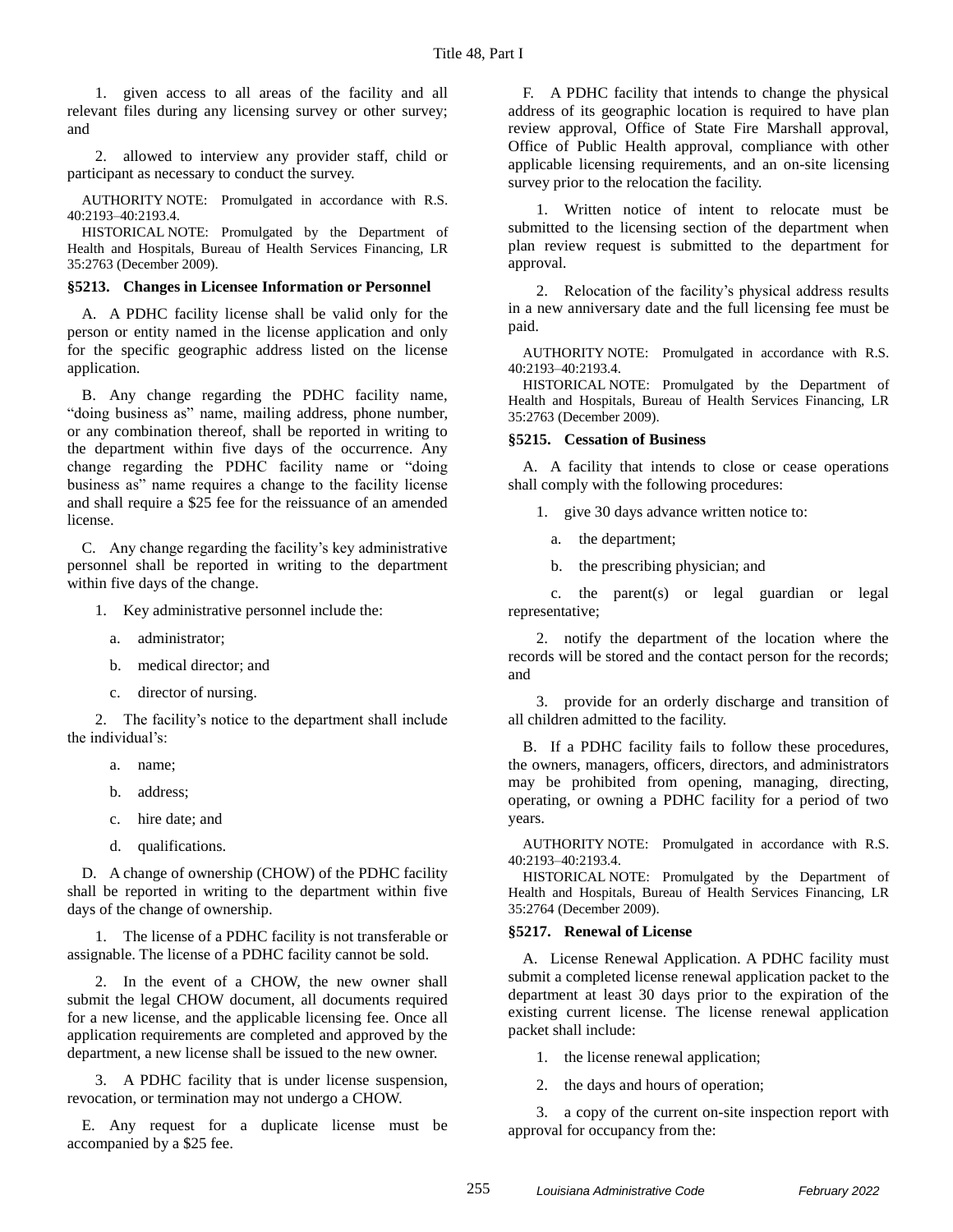- a. Office of the State Fire Marshal; and
- b. Office of Public Health;

4. proof of financial viability, comprised of the following:

a. a line of credit issued from a federally insured, licensed lending institution in the amount of at least \$100,000;

b. general and professional liability insurance of at least \$300,000; and

c. worker's compensation insurance;

5. the license renewal fee; and

6. any other documentation required by the department.

B. The department may perform an on-site survey and inspection upon annual renewal of a license.

C. Failure to submit a completed license renewal application packet prior to the expiration of the current license shall result in the voluntary non-renewal of the pediatric day health care license.

AUTHORITY NOTE: Promulgated in accordance with R.S. 40:2193–40:2193.4.

HISTORICAL NOTE: Promulgated by the Department of Health and Hospitals, Bureau of Health Services Financing, LR 35:2764 (December 2009).

#### **§5219. Denial of License, Revocation of License, Denial of License Renewal**

A. In accordance with the provisions of the Administrative Procedure Act, the department may:

- 1. deny an application for a license;
- 2. deny a license renewal; or
- 3. revoke a license.

B. Denial of an Initial License

1. The department shall deny an initial license when the initial licensing survey finds that the PDHC facility is noncompliant with any licensing laws or regulations or with any other required statutes, laws, ordinances, rules or regulations and such noncompliance presents a potential threat to the health, safety, or welfare of the children who will be served by the facility.

2. The department may deny an initial license for any of the reasons in this Chapter that a license may be revoked or non-renewed.

C. Voluntary Non-Renewal of a License

1. If a provider fails to timely renew its license, the license expires on its face and is considered voluntarily surrendered. There are no appeal rights for such surrender or non-renewal of the license, as this is a voluntary action on the part of the provider.

2. If a provider fails to timely renew its license, the facility shall immediately cease providing services, unless

the provider is actively treating children, in which case the provider shall:

a. immediately provide written notice to the department of the number of children receiving treatment at this PDHC facility;

b. immediately provide written notice to the prescribing physician and to the child, parent, legal guardian, or legal representative of the following:

i. voluntary non-renewal of license;

ii. date of closure; and

iii. plans for orderly transition of the child;

c. discharge and transition of each child within 15 days of voluntary non-renewal; and

d. notify the department of the location where records will be stored and the contact person for the records.

3. If a PDHC facility fails to follow these procedures, the owners, managers, officers, directors, and administrators may be prohibited from opening, managing, directing, operating, or owning a PDHC facility for a period of two years.

D. Revocation of License or Denial of License Renewal. A PDHC facility license may be revoked or may be denied renewal for any of the following reasons, including but not limited to:

1. failure to be in substantial compliance with the PDHC facility licensing laws, rules and regulations, or with other required statutes, laws, ordinances, rules, or regulations;

2. failure to comply with the terms and provisions of a settlement agreement or education letter with or from the department, the Attorney General's Office, any regulatory agency, or any law enforcement agency;

3. failure to uphold child rights whereby deficient practices result in harm, injury, or death of a child;

4. negligence or failure to protect a child from a harmful act of an employee or other child including, but not limited to:

a. mental or physical abuse, neglect, exploitation, or extortion;

b. any action posing a threat to a child's health and safety;

- c. coercion;
- d. threat or intimidation;
- e. harassment; or
- f. criminal activity;

5. failure to notify the proper authorities, as required by federal or state law, rules, or regulations, of all suspected cases of: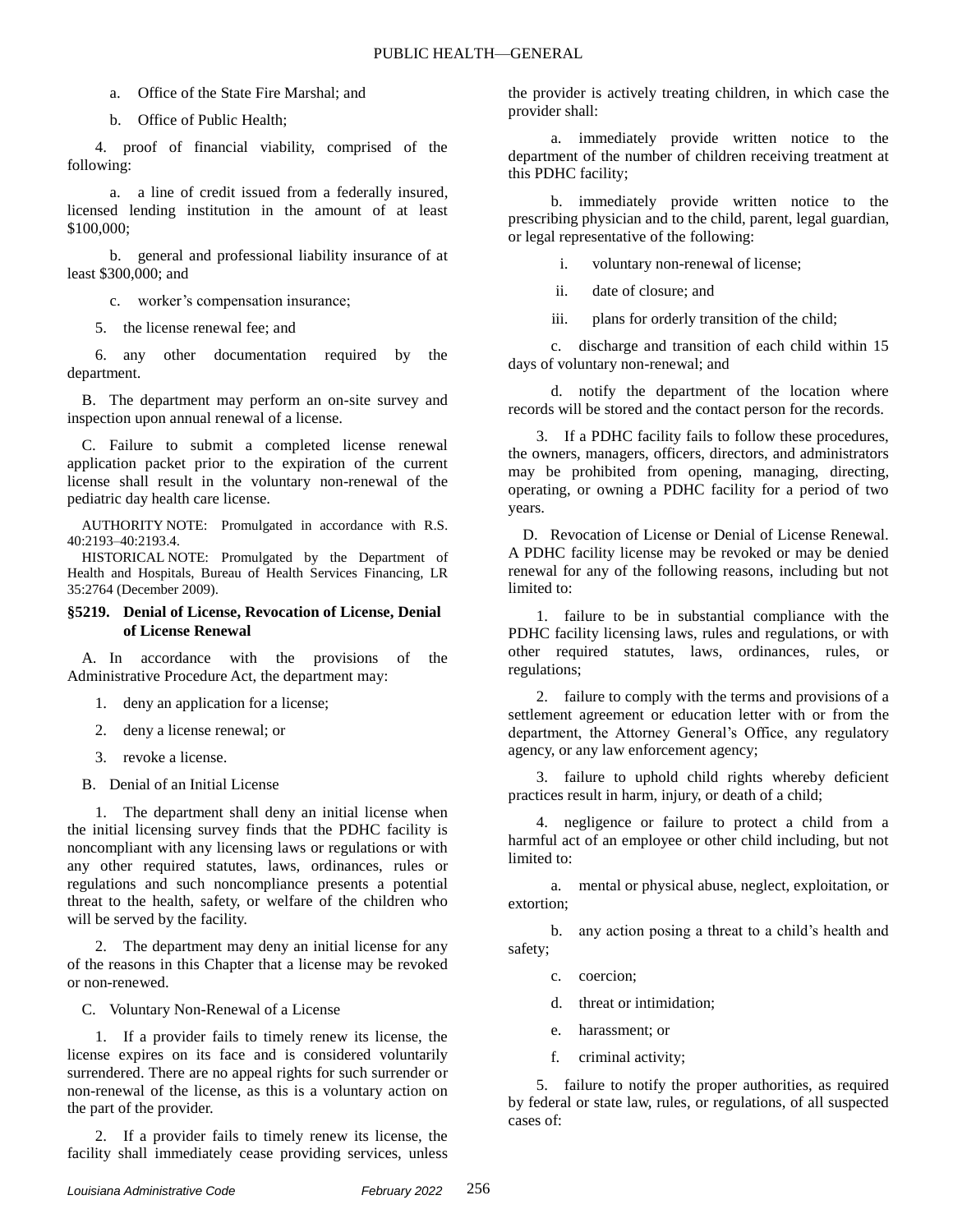a. mental or physical abuse, neglect, exploitation, or extortion;

b. any action posing a threat to a child's health and safety;

c. coercion;

d. threat or intimidation;

e. harassment; or

f. criminal activity;

6. knowingly making a false statement, including but not limited to:

a. application for initial license or renewal of license;

b. data forms;

c. records, including:

- i. clinical;
- ii. child; or
- iii. facility;

d. matters under investigation by the department or the Office of the Attorney General; or

e. information submitted for reimbursement from any payment source;

7. knowingly making a false statement or providing false, forged, or altered information or documentation to department employees or to law enforcement agencies;

8. the use of false, fraudulent or misleading advertising;

9. fraudulent operation of a PDHC facility by the owner, administrator, manager, member, officer, or director;

10. an owner, officer, member, manager, administrator, director, or person designated to manage or supervise child care has pled guilty or nolo contendere to a felony, or has been convicted of a felony, as documented by a certified copy of the record of the court.

a. For purposes of these provisions, conviction of a felony means a felony relating to any of the following;

i. violence, abuse, or negligence of another person;

ii. misappropriation of property belonging to another person;

iii. cruelty, exploitation, or sexual battery of a person with disabilities;

- iv. a drug offense;
- v. crimes of a sexual nature;
- vi. a firearm or deadly weapon; or

vii. fraud or misappropriation of federal or state funds, including Medicare or Medicaid funds;

11. failure to comply with all reporting requirements in a timely manner as required by the department;

12. failure to allow or refusal to allow the department to conduct an investigation or survey or to interview provider staff or children;

13. failure to allow or refusal to allow access to facility or child records by authorized departmental personnel;

14. bribery, harassment, or intimidation of any child or family member designed to cause that child or family member to use or retain the services of any particular PDHC facility; or

15. cessation of business or non-operational status.

E. If a PDHC facility license is revoked or renewal is denied, (other than for cessation of business or nonoperational status) any owner, officer, member, director, manager, or administrator of such PDHC facility may be prohibited from opening, managing, directing, operating, or owning another PDHC facility for a period of two years from the date of the final disposition of the revocation or denial action.

AUTHORITY NOTE: Promulgated in accordance with R.S. 40:2193–40:2193.4.

HISTORICAL NOTE: Promulgated by the Department of Health and Hospitals, Bureau of Health Services Financing, LR 35:2765 (December 2009).

## **§5221. Notice and Appeal of License Denial, License Revocation and License Non-Renewal and Appeal of Provisional License**

A. Notice of a license denial, license revocation or license non-renewal shall be given to the provider in writing.

B. The PDHC facility has a right to an informal reconsideration of the license denial, license revocation, or license non-renewal. There is no right to an informal reconsideration of a voluntary non-renewal or surrender of a license by the provider.

1. The PDHC facility must request the informal reconsideration within 10 calendar days of the receipt of the notice of the license denial, license revocation, or license non-renewal. The request for informal reconsideration must be in writing and shall be forwarded to the DHH Health Standards Section.

2. The request for informal reconsideration must include any documentation that demonstrates that the determination was made in error.

3. If a timely request for an informal reconsideration is received by the Health Standards Section, an informal reconsideration shall be scheduled and the facility shall receive written notification of the date of the informal reconsideration.

4. The facility shall have the right to appear in person at the informal reconsideration and may be represented by counsel.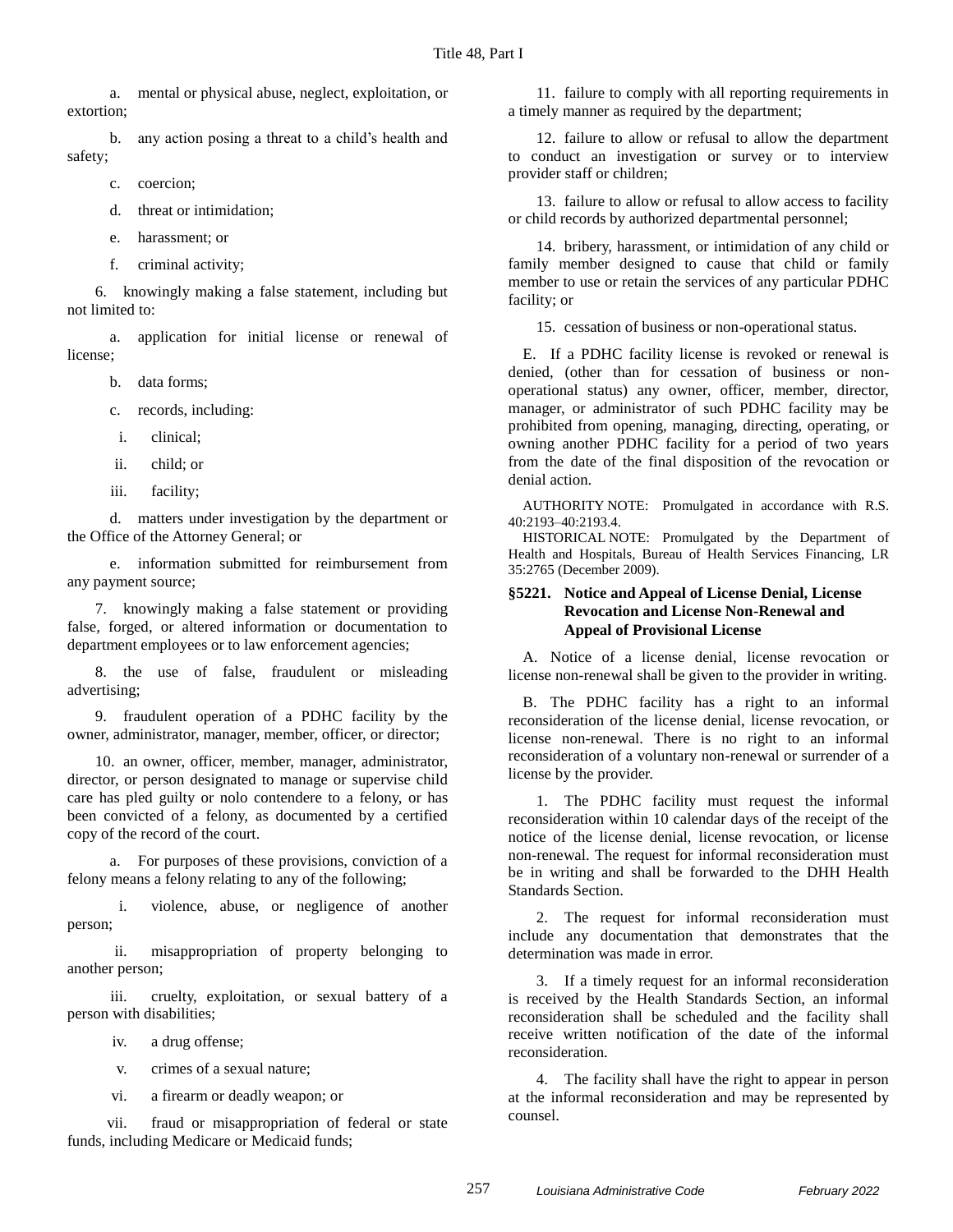5. Correction of a violation or deficiency which is the basis for the denial, revocation or non-renewal, shall not be a basis for reconsideration.

6. The informal reconsideration process is not in lieu of the administrative appeals process.

7. The facility shall be notified in writing of the results of the informal reconsideration.

C. The PDHC facility has a right to an administrative appeal of the license denial, license revocation, or license non-renewal. There is no right to an administrative appeal of a voluntary non-renewal or surrender of a license by the provider.

1. The PDHC facility must request the administrative appeal within 30 calendar days of the receipt of the notice of the results of the informal reconsideration of the license denial, license revocation, or license non-renewal. The facility may forego its rights to an informal reconsideration, and if so, the facility shall request the administrative appeal within 30 calendar days of the receipt of the notice of the license denial, license revocation, or license non-renewal. The request for administrative appeal must be in writing and shall be submitted to the DHH Bureau of Appeals.

2. The request for administrative appeal must include any documentation that demonstrates that the determination was made in error and must include the basis and specific reasons for the appeal.

3. If a timely request for an administrative appeal is received by the Bureau of Appeals, the administrative appeal of the license revocation or license non-renewal shall be suspensive, and the facility shall be allowed to continue to operate and provide services until such time as the department issues a final administrative decision.

a. If the secretary of the department determines that the violations of the facility pose an imminent or immediate threat to the health, welfare, or safety of a child, the imposition of the license revocation or license non-renewal may be immediate and may be enforced during the pendency of the administrative appeal. The facility shall be notified of this determination in writing.

Correction of a violation or a deficiency which is the basis for the denial, revocation, or non-renewal shall not be a basis for the administrative appeal.

D. If an existing PDHC facility has been issued a notice of license revocation and the facility's license is due for annual renewal, the department shall deny the license renewal. The denial of the license renewal does not affect in any manner the license revocation.

E. If a timely administrative appeal has been filed by the facility on a license denial, license non-renewal, or license revocation, the Bureau of Appeals shall conduct the hearing within 90 days of the docketing of the administrative appeal. One extension, not to exceed 90 days, may be granted by the Bureau of Appeals if good cause is shown.

1. If the final agency decision is to reverse the license denial, the license non-renewal, or the license revocation, the facility's license will be re-instated or granted upon the payment of any licensing fees or other fees due to the department and the payment of any outstanding sanctions due to the department.

2. If the final agency decision is to affirm the license non-renewal or the license revocation, the facility shall discharge any and all children receiving services. Within 10 days of the final agency decision, the facility shall notify the department's licensing section in writing of the secure and confidential location of where the child's records will be stored.

F. There is no right to an informal reconsideration or an administrative appeal of the issuance of a provisional initial license to a new PDHC facility. The issuance of a provisional license to an existing PDHC facility is not considered to be a denial of license, a denial of license renewal, or a license revocation.

G. A facility with a provisional initial license or an existing provider with a provisional license that expires due to noncompliance or deficiencies cited at the follow-up survey, shall have the right to an informal reconsideration and the right to an administrative appeal regarding the deficiencies cited at the follow-up survey.

1. The correction of a violation, noncompliance, or deficiency after the follow-up survey shall not be the basis for the informal reconsideration or for the administrative appeal.

2. The informal reconsideration and the administrative appeal are limited to whether the deficiencies were properly cited at the follow-up survey.

3. The facility shall submit a written request for informal reconsideration within five calendar days of receipt of the department's notice of the results of the follow-up survey.

a. The facility may forego its right to an informal reconsideration.

4. The facility shall submit a written request to the DHH Bureau of Appeals for an administrative appeal within five calendar days of receipt of the department's notice of the results of the informal reconsideration.

a. If the facility has opted to forego the informal reconsideration process, a written request for an administrative appeal shall be made within five calendar days of receipt of the department's notice of the results of the follow-up survey.

H. A facility with a provisional initial license or an existing provider with a provisional license that expires under the provisions of this Chapter shall cease providing services and discharge children unless the Bureau of Appeals issues a stay of the expiration.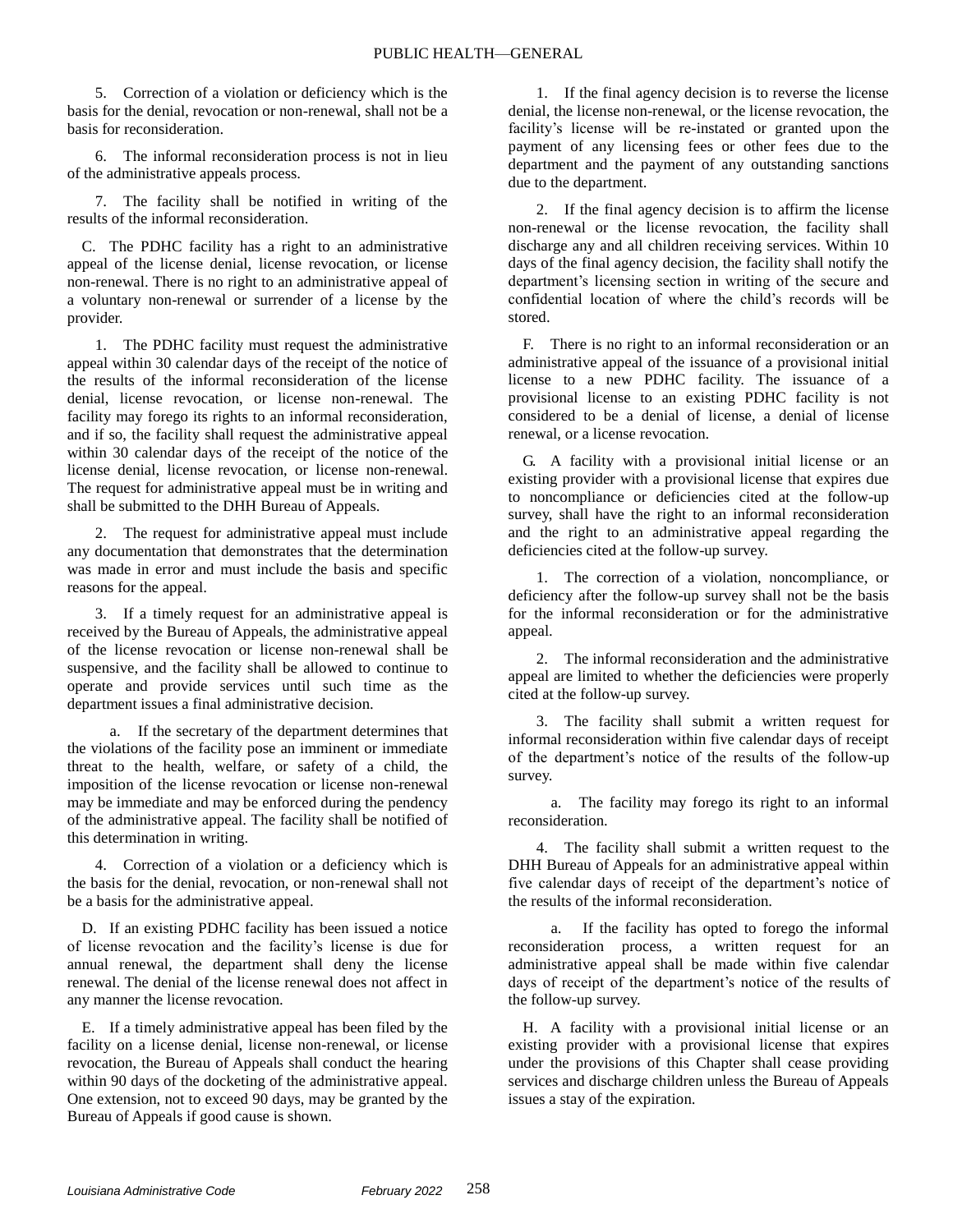1. A stay may be granted upon application by the provider at the time the administrative appeal is filed and only:

a. after a contradictory hearing; and

b. upon a showing that there is no potential harm to the children being served by the facility.

I. If a timely administrative appeal has been filed by a facility with a provisional initial license that has expired or by an existing provider whose provisional license has expired under the provisions of this Chapter, the Bureau of Appeals shall conduct the hearing within 90 days of the docketing of the administrative appeal. One extension, not to exceed 90 days, may be granted by the Bureau of Appeals if good cause is shown.

1. If the final agency decision is to remove all deficiencies, the facility's license will be reinstated upon the payment of any licensing fees or other fees due to the department, and the payment of any outstanding sanctions due to the department.

2. If the final agency decision is to uphold the deficiencies and affirm the expiration of the provisional license, the facility shall discharge all children receiving services. Within 10 calendar days of the final agency decision, the facility shall provide written notification to the department's licensing section of the secure and confidential location of where the child's records will be stored.

AUTHORITY NOTE: Promulgated in accordance with R.S. 40:2193–40:2193.4.

HISTORICAL NOTE: Promulgated by the Department of Health and Hospitals, Bureau of Health Services Financing, LR 35:2765 (December 2009).

## **§5223. Complaint Surveys**

A. The department shall conduct complaint surveys in accordance with La. R.S. 40:2009.13, et seq.

B. Complaint surveys shall be unannounced surveys.

C. An acceptable plan of correction may be required by the department for any complaint survey where deficiencies have been cited. If the department determines other action, such as license revocation is appropriate, a plan of correction may not be required and the facility will be notified of such action.

D. A follow-up survey may be conducted for any complaint survey where deficiencies have been cited to ensure correction of the deficient practices. If the department determines that other action, such as license revocation, is appropriate, a follow-up survey may not be required. The facility will be notified of any action.

E. The department may issue appropriate sanctions, including but not limited to, civil monetary penalties, directed plans of correction, and license revocations, for deficiencies and non-compliance with any complaint survey.

F. DHH surveyors and staff shall be given access to all areas of the facility and all relevant files during any complaint survey. DHH surveyors and staff shall be allowed to interview any provider staff, child, or participant, as necessary or required to conduct the survey.

G. A PDHC facility which has been cited with violations or deficiencies on a complaint survey has the right to request an informal reconsideration of the validity of the violations or deficiencies. The written request for an informal reconsideration shall be submitted to the department's Health Standards Section. The department must receive the written request within 10 calendar days of the facility's receipt of the notice of the violations or deficiencies.

H. A complainant shall have the right to request an informal reconsideration of the findings of the complaint survey or investigation. The written request for an informal reconsideration shall be submitted to the Health Standards Section. The department must receive the written request within 30 calendar days of the complainant's receipt of the results of the complaint survey or investigation.

I. An informal reconsideration for a complaint survey or investigation shall be conducted by the department as an administrative review. The facility or complainant shall submit all documentation or information for review for the informal reconsideration and the department shall consider all documentation or information submitted. There is no right to appear in person at the informal reconsideration of a complaint survey or investigation. Correction of the violation or deficiency shall not be the basis for the reconsideration. The provider and the complainant shall be notified in writing of the results of the informal reconsideration.

J. Except as provided in §5223.K, the informal reconsideration shall constitute final action by the department regarding the complaint survey or investigation, and there shall be no right to an administrative appeal.

K. In those complaints in which the department's Health Standards Section determines that the complaint involves issues that have resulted in, or are likely to result in, serious harm or death to the consumer, the complainant or the provider may appeal the informal reconsideration findings to the Bureau of Appeals.

1. The written request for an administrative appeal shall be submitted to the Bureau of Appeals and must be received within 30 calendar days of the receipt of the results of the informal reconsideration.

2. The hearing before the Bureau of Appeals is limited to the evidence presented at the informal reconsideration, unless the complainant or the facility has obtained additional evidence vital to the issues which could not have been obtained with due diligence before or during the informal reconsideration.

3. The administrative law judge shall only make a determination on the administrative appeal, based on the evidence presented, as to whether or not the complaint investigation or survey was conducted properly or improperly. The administrative law judge shall not have the authority to overturn or delete deficiencies or violations and shall not have the authority to add deficiencies or violations.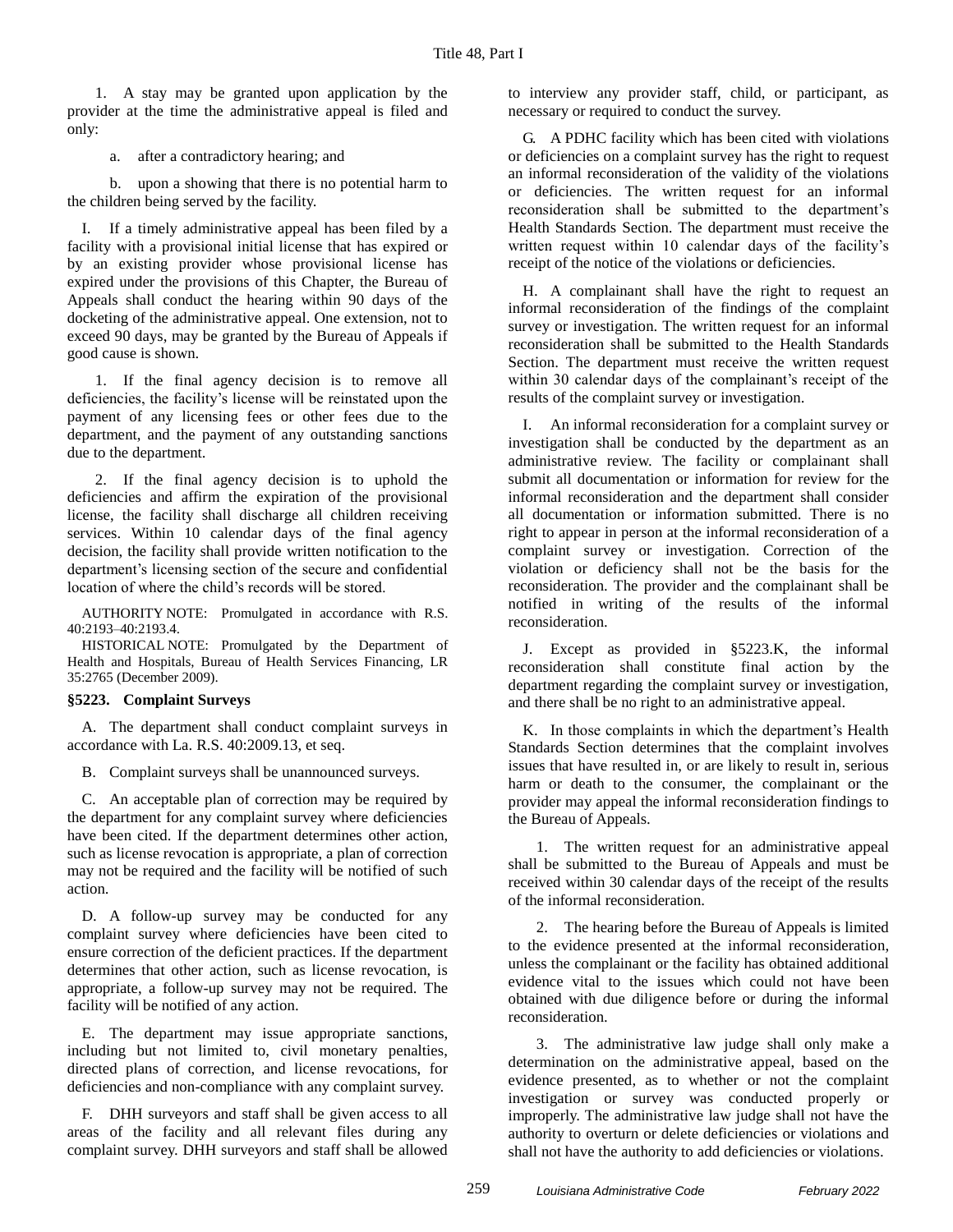4. If the administrative law judge determines that the complaint investigation or survey was not conducted properly, he/she shall designate in writing and with specificity the methods by which a re-investigation shall be conducted.

5. No appeal shall lie from a re-investigation upon a prima facie showing that the re-investigation was conducted in accordance with the designations of the administrative law judge.

AUTHORITY NOTE: Promulgated in accordance with R.S. 40:2193–40:2193.4.

HISTORICAL NOTE: Promulgated by the Department of Health and Hospitals, Bureau of Health Services Financing, LR 35:2767 (December 2009).

#### **§5225. Statement of Deficiencies**

A. The following statements of deficiencies issued by the department to the PDHC facility shall be posted in a conspicuous place on the licensed premises:

1. the most recent annual survey statement of deficiencies; and

2. any subsequent complaint survey statement of

deficiencies.

B. Any statement of deficiencies issued by the department to a PDHC facility shall be available for disclosure to the public 30 calendar days after the provider submits an acceptable plan of correction of the deficiencies or 90 calendar days after the statement of deficiencies is issued to the provider, whichever occurs first.

C. Unless otherwise provided in statute or in this Chapter, a facility shall have the right to an informal reconsideration of any deficiencies cited as a result of a survey or investigation.

1. Correction of the deficient practice, of the violation, or of the noncompliance shall not be the basis for the reconsideration.

2. The informal reconsideration of the deficiencies shall be requested in writing within 10 calendar days of receipt of the statement of deficiencies, unless otherwise provided for in these provisions.

3. The written request for informal reconsideration of the deficiencies shall be submitted to the Health Standards Section.

4. Except as provided for complaint surveys pursuant to La. R.S. 40:2009.11, et seq., and as provided in this Chapter for license denials, revocations, and non-renewals, the decision of the informal reconsideration team shall be the final administrative decision regarding the deficiencies. There is no administrative appeal right of such deficiencies.

5. The provider shall be notified in writing of the results of the informal reconsideration.

AUTHORITY NOTE: Promulgated in accordance with R.S. 40:2193–40:2193.4.

HISTORICAL NOTE: Promulgated by the Department of Health and Hospitals, Bureau of Health Services Financing, LR 35:2767 (December 2009).

# **Subchapter C. Administration and Organization**

#### **§5231. Facility Administration and Management**

A. The licensee of each PDHC facility shall have full legal authority and responsibility for the operation of the facility.

B. Each PDHC facility shall be organized in accordance with a written table of organization which describes the lines of authority and communication from the administrative level to the child care level. The organizational structure shall be designed to ensure an integrated continuum of services to the children.

C. The licensee of each facility shall designate one person as administrator who is responsible and accountable for the overall management and supervision of the PDHC facility.

AUTHORITY NOTE: Promulgated in accordance with R.S. 40:2193–40:2193.4.

HISTORICAL NOTE: Promulgated by the Department of Health and Hospitals, Bureau of Health Services Financing, LR 35:2768 (December 2009).

#### **§5233. Policy and Procedures**

A. The PDHC facility through collaboration by the medical director, administrator, and director of nursing shall develop, implement and maintain written policies and procedures governing all child care and related medical or other services provided. to participants. The child care policies and procedures shall ensure compliance with these licensing standards.

B. All child care policies and procedures shall be reviewed at least annually and revised as needed.

C. Child care policies and procedures shall address the prevention, reporting, and investigation of abuse and neglect. All facility staff shall immediately report any suspected abuse and/or neglect of a child in accordance with state law.

D. The facility's written policy on prevention, reporting, and investigation of abuse and neglect, as well as the local child protection agency's telephone number, shall be posted in the facility in a conspicuous location.

E. The PDHC facility shall develop and implement a grievance policy and procedures. The grievance policy shall be used to process complaints by the child or parent.

1. The child or parent shall be entitled to initiate a grievance at any time.

2. The child and/or parent shall be informed of and provided a written copy of the grievance policy of the PDHC facility upon acceptance to the facility.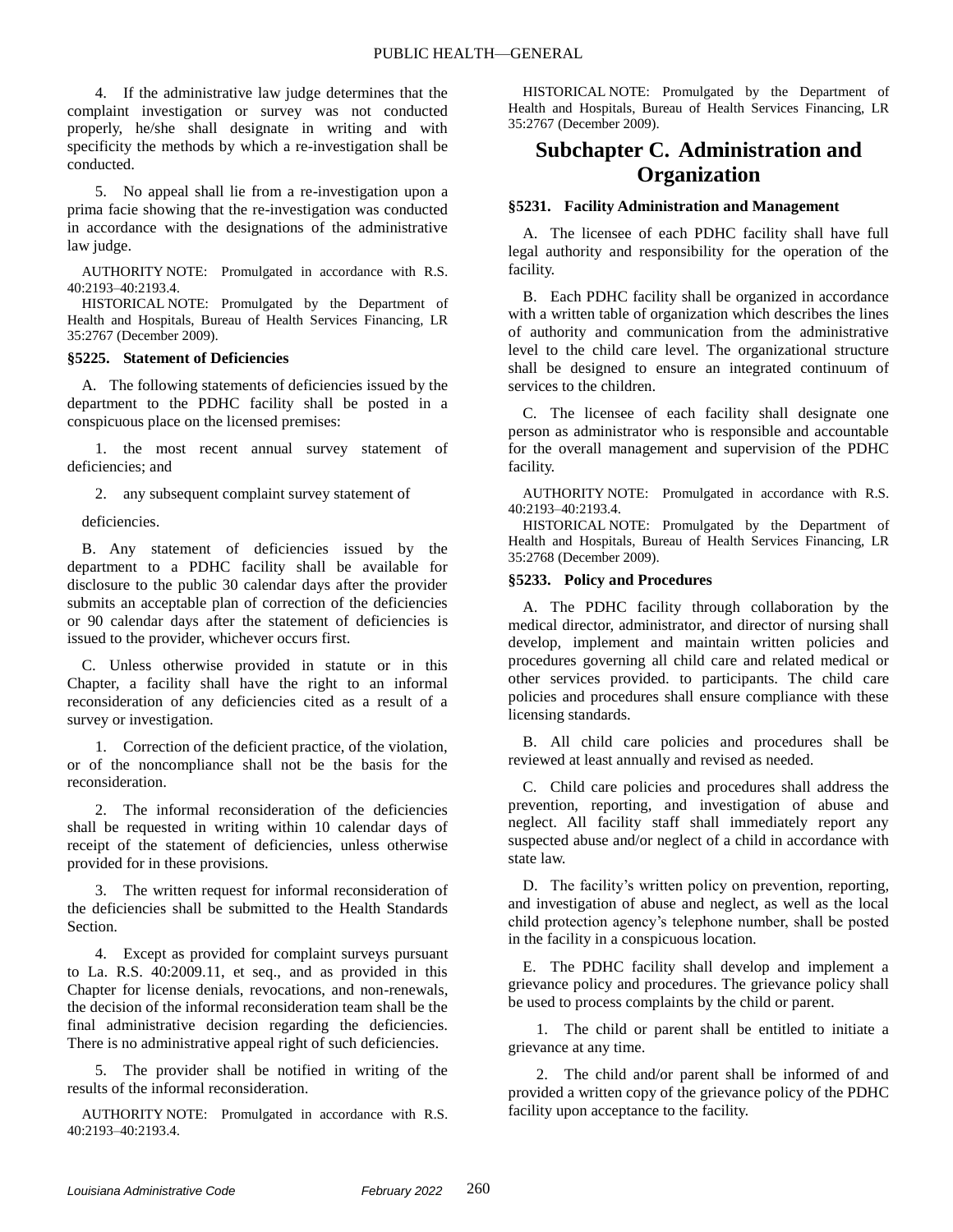3. The administrator of the facility or his designee shall investigate all grievances and shall make reasonable attempts to address the grievance(s).

4. The administrator or his designee shall issue a written report or decision to the child and/or parent within five business days of receipt of the grievance. The written report shall contain:

a. the findings of the investigation;

b. resolution of the investigation; and

c. the address and contact number of the licensing section of the department to which a complaint may be filed.

5. The facility shall prominently post the grievance procedure in an area accessible to the child and family.

AUTHORITY NOTE: Promulgated in accordance with R.S. 40:2193–40:2193.4.

HISTORICAL NOTE: Promulgated by the Department of Health and Hospitals, Bureau of Health Services Financing, LR 35:2768 (December 2009).

# **Subchapter D. Participation Requirements**

## **§5237. Acceptance Criteria**

A. Each PDHC facility shall have written policies and procedures governing the acceptance and participation of children in their pediatric day health care program.

B. Infants or children shall be considered for acceptance to the facility if they have been diagnosed with a medically complex condition(s) which is characterized by multiple significant medical problems that require extended care (i.e., medically fragile).

1. For purposes of these provisions, medically fragile conditions include, but are not limited to:

a. severe lung disease requiring oxygen;

b. severe lung disease requiring ventilator or tracheotomy care;

- c. complicated spina bifida;
- d. heart disease;
- e. malignancy;
- f. asthmatic exacerbations;
- g. cystic fibrosis exacerbations;
- h. neuromuscular disease;
- i. encephalopathy; and
- j. seizure disorders.

C. The child shall be stable for outpatient medical services and require ongoing nursing care and other interventions. Children with risk of infectious disease or acute infection shall be accepted only as authorized by the prescribing physician in collaboration with the PDHC facility medical director.

D. The prescribing physician, in consultation with the parent(s), shall recommend participation in a pediatric day health care program, taking into consideration the medical, emotional, psychosocial and environmental factors.

1. No child shall be accepted to participate in PDHC facility services without a prescription from the child's prescribing physician.

2. The medical director of the PDHC facility may provide the referral to the facility only if he/she is the child's prescribing physician, and only if the medical director has no ownership interest in the PDHC facility.

3. No member of the board of directors of the PDHC facility may provide a referral to the PDHC. No member of the board of directors of the PDHC facility may sign a prescription as the prescribing physician for a child to participate in the PDHC facility services.

4. No physician with ownership interest in the PDHC may provide a referral to the PDHC. No physician with ownership interest in the PDHC may sign a prescription as the prescribing physician for a child to participate in the PDHC facility services.

5. Notwithstanding anything to the contrary, providers are expected to comply with all applicable federal and state rules and regulations including those regarding anti-referral and the Stark Law.

E. A consent form, outlining the purpose of the facility, parent's responsibilities, authorized treatment and emergency disposition plans shall be signed by the parent(s) and witnessed prior to acceptance into the facility's PDHC program. The parent(s) shall be provided a copy of the consent form and the facility shall retain a copy in their records.

F. Before care is initiated, the PDHC facility shall inform the parent orally and in writing of:

a. those charges for services that will not be covered by the child's payor source; and

b. the charges that the parent may be responsible for paying.

G. Conference Prior to Attendance. If the child meets the criteria for acceptance into a PDHC facility program, the prescribing physician or his/her designee shall contact the medical or nursing director of the PDHC facility to schedule a conference prior to the child attending the facility.

1. If the child is hospitalized at the time of referral, planning for PDHC participation shall include the parent(s), relevant hospital medical, nursing, social services and developmental staff to begin development of the plan of care that will be implemented following acceptance to the PDHC facility.

2. If the child is not hospitalized at the time of referral, planning for PDHC participation shall be conducted with the prescribing physician, parent(s), PDHC facility representative(s), and representative(s) of other relevant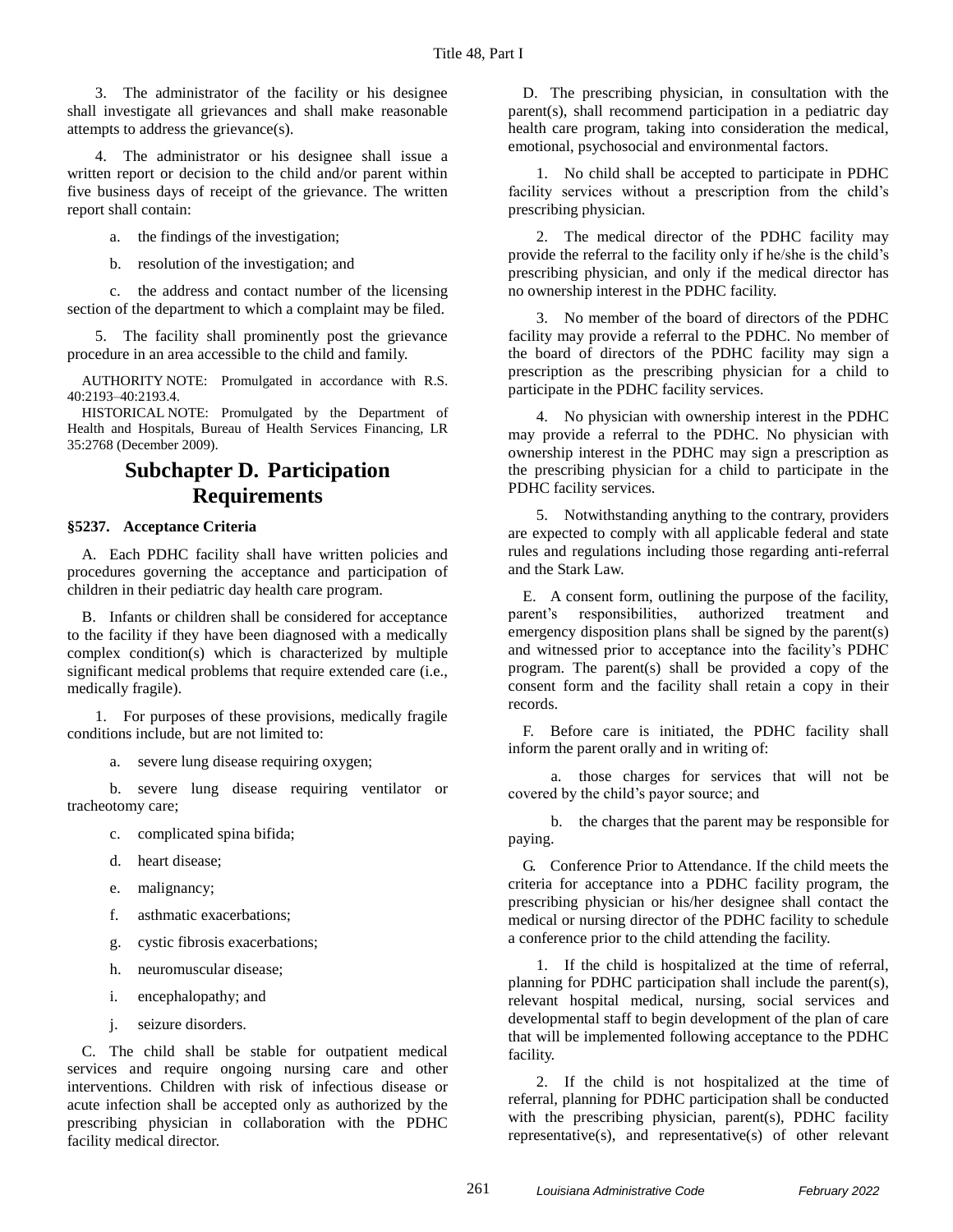agencies to begin development of the plan of care that will be implemented following acceptance to the PDHC facility.

AUTHORITY NOTE: Promulgated in accordance with R.S. 40:2193-40:2193.4.

HISTORICAL NOTE: Promulgated by the Department of Health and Hospitals, Bureau of Health Services Financing, LR 35:2768 (December 2009), amended LR 41:134 (January 2015).

#### **§5239. Plan of Care**

A. Each child that has been accepted to a facility and participates in a PDHC program shall have a plan of care developed to assure that the child receives appropriate services. Development of the plan of care shall begin within 72 hours of receipt of the referral to allow sufficient time for implementation of the plan upon placement in the facility.

B. The plan of care shall be developed under the direction of the facility's nursing director and shall:

1. be individualized to address the child's problems, goals, and required services including, but not limited to medical, nursing, psychosocial, therapy, dietary, and educational services;

2. ensure that the child's developmental needs are addressed;

a. the PDHC facility shall consider developmentally appropriate learning and play experiences as well as social interaction with other children;

3. identify specific goals for care;

a. plans for achieving the goals shall be determined and a schedule for evaluation of progress shall be established; and

4. contain specific criteria for transitioning from or discontinuing participation in pediatric day health care with the facility.

C. The plan of care shall be signed by the prescribing physician, the authorized representative of the facility, and the parent(s). Copies of the plan of care shall be given to the prescribing physician and other agencies as appropriate. The facility shall retain a copy in their records and a copy shall be given to the parent(s) if requested.

D. The plan of care for continuation of services shall be:

1. reviewed and updated at least quarterly or as indicated by the needs of the child;

2. completed by a registered nurse;

3. reviewed and ordered by the prescribing physician; and

4. incorporated into the patient's clinical record within seven calendar days of receipt of the prescribing physician's order.

E. The medical director shall review the plans of care in consultation with PDHC staff and the prescribing physician every 90 days or more frequently as the child's condition dictates. Prescribed services and therapies included in the

plan of care shall be adjusted in consultation with the prescribing physician to accommodate the child's condition.

F. Facility staff shall administer services and treatments in accordance with the plan of care as ordered by the physician.

AUTHORITY NOTE: Promulgated in accordance with R.S. 40:2193–40:2193.4.

HISTORICAL NOTE: Promulgated by the Department of Health and Hospitals, Bureau of Health Services Financing, LR 35:2769 (December 2009), amended by the Department of Health, Bureau of Health Services Financing, LR 43:82 (January 2017).

## **§5241. Participant Rights**

A. The parent(s) of a child who participates in PDHC services shall, prior to or upon acceptance, receive a written statement of the services provided by the facility.

B. Before care is initiated, the child and or the parent have the right to be advised in writing of his/her liability for payment for services rendered by the PDHC facility.

C. Each child that participates in PDHC facility services shall:

1. be treated with consideration, respect, and full recognition of his or her dignity and individuality;

2. receive care, treatment, and services in accordance with their plan of care;

3. have the right to privacy regarding medical treatment and medical records; and

a. personal and medical records shall be treated confidentially in compliance with federal and state laws, rules and regulations;

4. be free from mental and physical abuse.

D. The PDHC facility shall refrain from using chemical and physical restraints unless authorized by a physician according to clear and indicated medical requirements.

E. Each child or parent shall have the right, personally or through others, to present grievances without reprisal, interference, coercion, or discrimination against the child as a result of such grievance.

F. The facility shall prominently post the child's rights and the abuse and neglect procedures in an area accessible to the child and family.

G. Each parent shall be notified of any accidents or incidents involving their child.

AUTHORITY NOTE: Promulgated in accordance with R.S. 40:2193–40:2193.4.

HISTORICAL NOTE: Promulgated by the Department of Health and Hospitals, Bureau of Health Services Financing, LR 35:2769 (December 2009).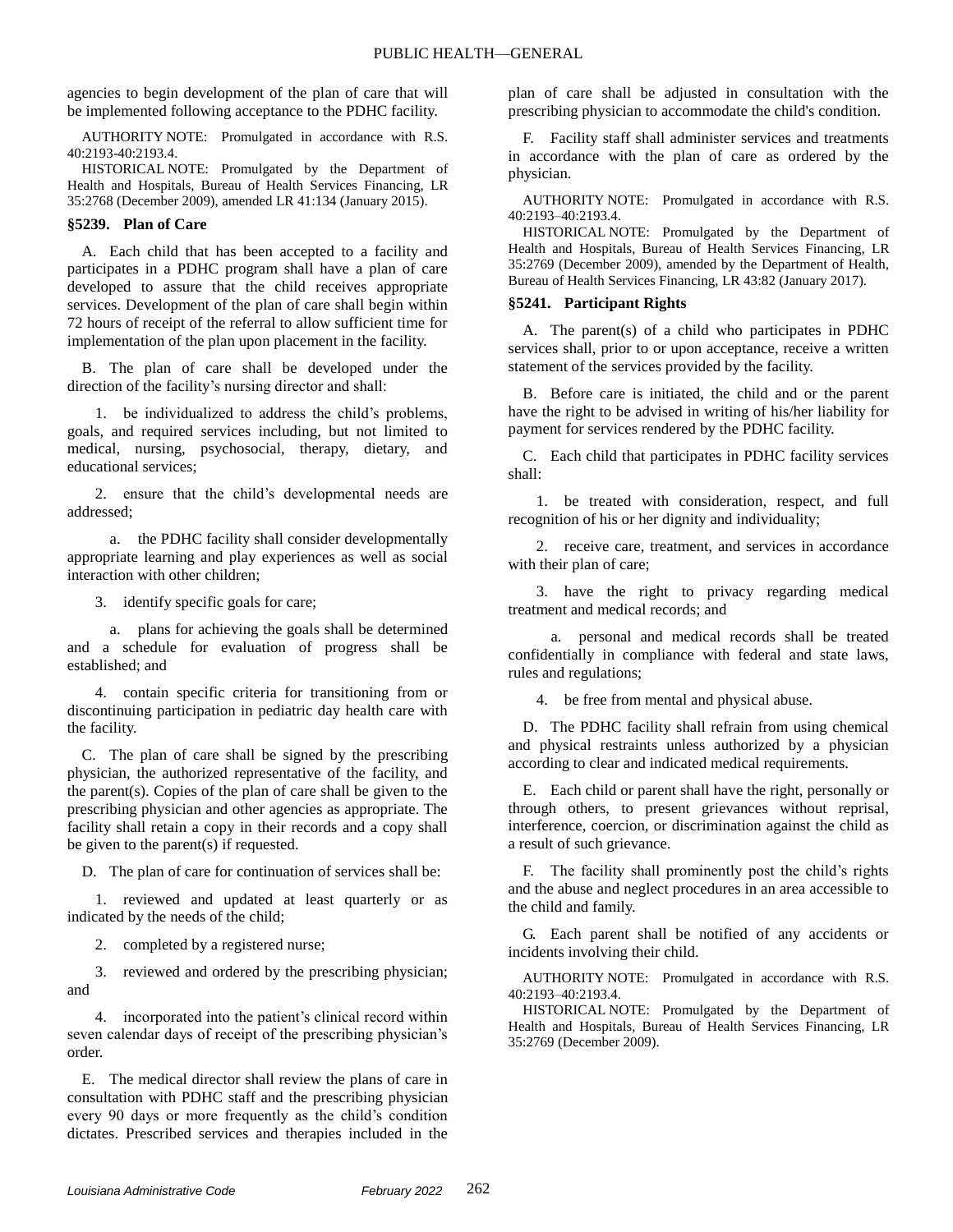# **Subchapter E. Pediatric Day Health Care Services**

## **§5245. General Provisions**

A. During the delivery of services, child care goals and interventions shall be coordinated in conjunction with providers and caregivers to ensure appropriate continuity of care from acceptance to the PDHC facility until the child's participation ends.

B. The facility shall maintain a system of communication and integration of services, whether provided directly or under arrangement, that ensures:

1. identification of the child's needs and barriers to care;

2. ongoing coordination of all disciplines providing care; and

3. contact with the physician regarding any relevant medical issues.

C. The child's prescribing physician shall maintain responsibility for the overall medical therapeutic plan and shall be available for consultation and collaboration with the facility's medical and nursing personnel as needed.

AUTHORITY NOTE: Promulgated in accordance with R.S. 40:2193–40:2193.4.

HISTORICAL NOTE: Promulgated by the Department of Health and Hospitals, Bureau of Health Services Financing, LR 35:2769 (December 2009).

#### **§5247. Developmental and Educational Services**

A. If the PDHC facility provides services for which a school district is responsible, the PDHC facility may enter into a Memorandum of Understanding (MOU) with the school district.

B. For any child enrolled in the early intervention program (EarlySteps) or the local school district's program under the Individuals with Disabilities Act, the PDHC facility shall adhere to the following.

1. In the development of the plan of care, the PDHC facility shall consider the components of the individualized family services plan for children under 3 years old or the individualized education program for children from 3 years old through 21 years old.

2. The PDHC facility shall not duplicate services already provided through the early intervention program or the local school district. EarlySteps services cannot be provided in the PDHC unless specifically approved in writing by the DHH EarlySteps Program. Medicaid waiver services cannot be provided in the PDHC unless specifically approved in writing by the Medicaid waiver program. The PDHC shall maintain a copy of such written approval in the child's medical record.

3. Upon request by the early intervention program or the local school district, the PDHC facility shall make available any records necessary to develop, review or revise

an individualized family service plan or individualized education plan.

C. If a child has not been previously enrolled in a Local Education Agency (LEA), the PDHC facility shall make a referral to the LEA in the area where the PDHC facility is located. If a child has not been previously enrolled in the early intervention system, the PDHC facility shall refer the child to the regional single point of entry (SPOE).

D. The PDHC facility shall secure a signed release from the child's parent or guardian in order to receive copies of records for a:

1. school aged child from any school system that the child may have been enrolled in; or

2. child, from birth to three years old, for early intervention services from the regional SPOE.

AUTHORITY NOTE: Promulgated in accordance with R.S. 40:2193-40:2193.4.

HISTORICAL NOTE: Promulgated by the Department of Health and Hospitals, Bureau of Health Services Financing, LR 35:2770 (December 2009), amended LR 41:134 (January 2015).

#### **§5249. Medication Administration**

A. All medications administered to children in the PDHC facility shall be ordered in writing by the child's prescribing physician or by a specialty physician after consultation and coordination with the PDHC facility. This includes, but is not limited to:

1. over the counter medications;

2. oral electrolyte solutions (Pedialyte, Pedia Vance or similar products); and

3. oxygen.

B. The PDHC facility shall coordinate with the child/parent(s) to ensure that the child's medications are brought to the facility each day the child receives services at the facility.

C. The facility shall adhere to the following medication handling and administration standards.

1. Medications shall be kept in their original packaging and contain the original labeling from the pharmacy.

2. Each child's medications shall be individually stored in a secured location.

3. The PDHC facility shall demonstrate coordination between family and staff regarding medication administration (i.e. last dose given by family or staff).

4. Schedule II substances shall be kept in a separately locked, securely fixed box or drawer(s) in a locked medication cabinet, hence under two separate locks.

a. The facility shall have established policies and procedures for the handling and administration of controlled substances.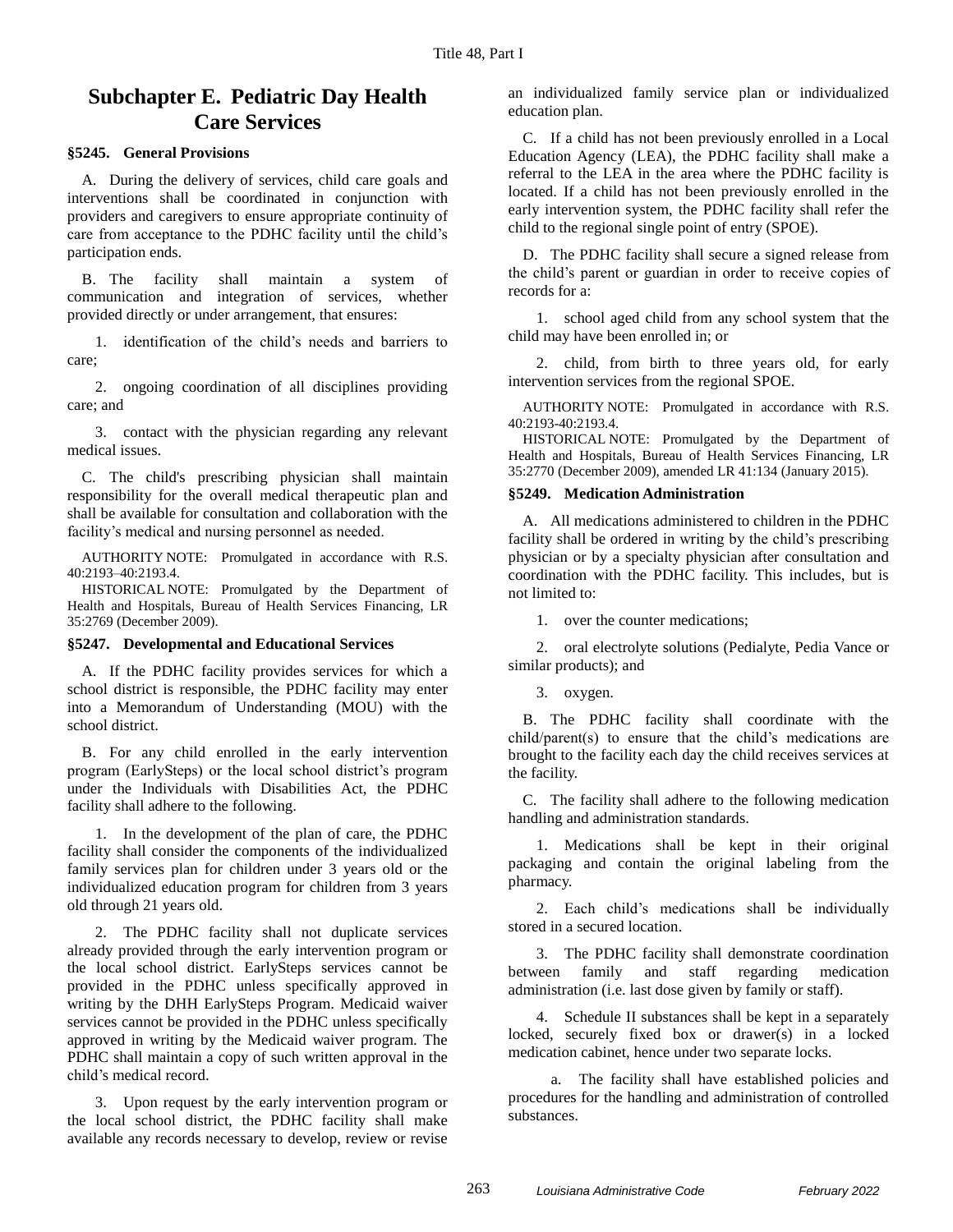5. Medications requiring refrigeration shall be kept in a refrigerator separate from foods.

D. The PDHC facility shall maintain a record of medication administration. The record shall contain:

1. each medication ordered;

2. each medication administered;

3. the date, time and dosage of each medication administered; and

4. the initials of the person administering the medication.

D. The PDHC facility shall have policies and procedures that address notification of the appropriate authorities of any theft or unexplained loss of any controlled substances, syringes, needles or prescription pads within 48 hours of discovery of such loss or theft.

AUTHORITY NOTE: Promulgated in accordance with R.S. 40:2193–40:2193.4.

HISTORICAL NOTE: Promulgated by the Department of Health and Hospitals, Bureau of Health Services Financing, LR 35:2770 (December 2009).

#### **§5251. Nutritional Services**

A. The facility shall ensure that if dietary services are ordered in the child's plan of care, the services shall be provided by a Louisiana licensed registered dietician. The registered dietician shall be available regarding the nutritional needs, the special diets of individual children, and to assist in the development of policies and procedures for the handling, serving, and storage of food.

B. Meals shall be provided on an as needed or prescribed basis. The facility shall incorporate appropriate nutritional services into the child's plan of care as prescribed by the physician and in collaboration with the child and parents to ensure appropriate formula, foods, utensils, equipment, and supplies are readily available. Therapeutic diet orders shall be maintained in the child's file.

C. A minimum of one meal and appropriate snacks and beverages shall be provided as prescribed in the plan of care. The meals and snacks shall be age appropriate.

1. If the plan of care requires more frequent meals or nutrition, the PDHC facility shall provide these services while the child is at the PDHC facility. The PDHC facility shall coordinate with the child and family to ensure that nutritional supplies and formula used by the child are available at the PDHC facility without duplication.

D. All food in the facility shall be safe for human consumption.

1. Grade "A" pasteurized fluid milk and fluid milk products shall be used or served.

E. All food preparation areas shall be maintained in accordance with state and local sanitation and safe food handling standards. Pets are not allowed in food preparation and serving areas.

F. If food is prepared in a central kitchen and delivered to separate facilities, provisions shall be made and approved by the Department of Health and Hospitals, Office of Public Health for proper maintenance of food temperatures and a sanitary mode of transportation.

G. The facility's refrigerator(s) shall be maintained at a temperature of 45 degrees Fahrenheit or below. Thermometers shall be provided for all refrigerators. A daily temperature log of the refrigerator shall be maintained by the PDHC facility. Food stored in the refrigerator shall be dated, labeled and appropriately packaged.

H. The water supply shall be adequate, of a safe sanitary quality and from an approved source. Clean sanitary drinking water shall be available and accessible in adequate amounts at all times.

1. Disposable cups, if used, shall be stored in such a way as to prevent contamination.

I. The ice scoop for ice machines shall be maintained in a sanitary manner with the handle at no time coming in contact with the ice.

J. Staff shall be available in the dining area to serve the food and to give individual attention as needed.

K. Specific times for serving meals shall be established and posted.

L. Written reports of inspections by the Office of Public Health shall be kept on file in the facility.

AUTHORITY NOTE: Promulgated in accordance with R.S. 40:2193–40:2193.4.

HISTORICAL NOTE: Promulgated by the Department of Health and Hospitals, Bureau of Health Services Financing, LR 35:2770 (December 2009).

#### **§5253. Social Services**

A. The facility shall provide directly or through contract or arrangement the social services as ordered by the prescribing physician or medical director. Social services shall be provided in accordance with the Louisiana State Board of Social Work Examiners requirements.

B. The facility shall ensure that if social services are ordered in the child's plan of care, the care or services shall be rendered by a social worker.

AUTHORITY NOTE: Promulgated in accordance with R.S. 40:2193–40:2193.4.

HISTORICAL NOTE: Promulgated by the Department of Health and Hospitals, Bureau of Health Services Financing, LR 35:2771 (December 2009).

#### **§5255. Therapy Services**

A. The facility shall provide directly or through contract or arrangement the therapies as ordered by the prescribing physician or medical director. Therapies and services shall be provided in accordance with applicable State Boards' requirements and the child's plan of care if so ordered.

B. Occupational Therapy. The facility shall ensure that occupational therapy services are provided by: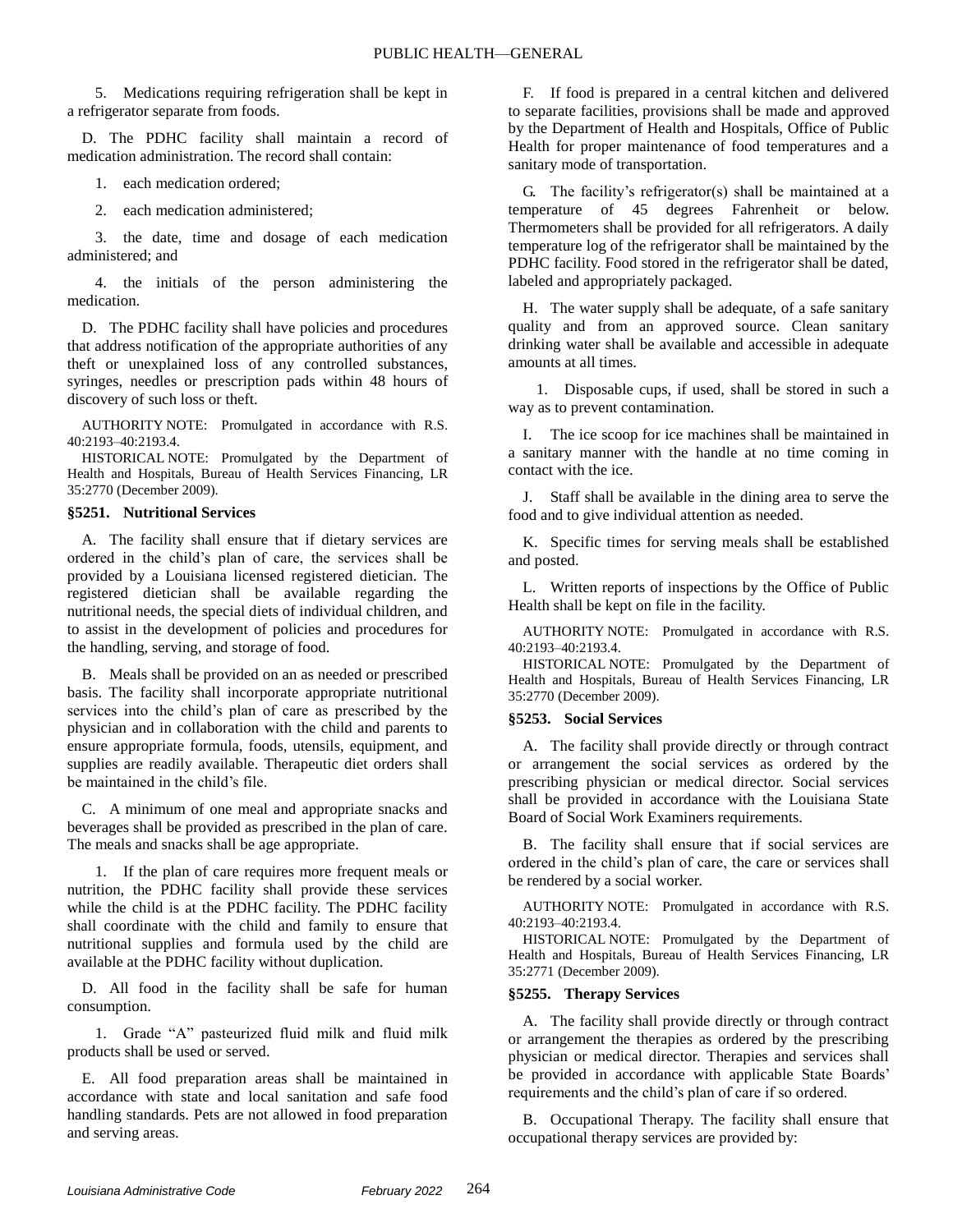1. an individual authorized by the Louisiana State Board of Medical Examiners (LSBME); or

2. a certified occupational therapy assistant in accordance with the LSBME's requirements.

C. Physical Therapy. The facility shall ensure that physical therapy services are provided by:

1. an individual licensed by the Louisiana State Board of Physical Therapy Examiners (LSBPTE); or

2. a physical therapy assistant in accordance with the LSBPTE reqirements.

D. Respiratory Care. The facility shall ensure that respiratory care shall be provided by:

1. an individual licensed as a respiratory therapist by the LSBME;

2. a registered nurse with documented experience in providing respiratory care in accordance with the Louisiana State Board of Nursing; or

3. a licensed practical nurse with documented experience in providing respiratory care in accordance with the Louisiana State Board of Practical Nurse Examiners.

E. Speech-Language Pathology. The facility shall ensure that speech-language pathology services are provided by an individual authorized by the Louisiana Board of Examiners for Speech-Language Pathology and Audiology.

AUTHORITY NOTE: Promulgated in accordance with R.S. 40:2193–40:2193.4.

HISTORICAL NOTE: Promulgated by the Department of Health and Hospitals, Bureau of Health Services Financing, LR 35:2771 (December 2009).

#### **§5257. Transportation**

A. The PDHC facility shall provide or arrange transportation of children to and from the facility; however, no child, regardless of his/her region of origin, may be in transport for more than one hour on any single trip. The PDHC facility is responsible for the safety of the children during transport. The family may choose to provide their own transportation.

B. Whether transportation is provided by the facility on a daily basis or as needed, the general regulations under this Section shall apply.

C. If the PDHC facility provides transportation for children, the PDHC facility shall maintain in force at all times current commercial liability insurance for the operation of PDHC facility vehicles, including medical coverage for children in the event of accident or injury.

1. This policy shall extend coverage to any staff member who provides transportation for any child in the course and scope of his/her employment.

2. The PDHC facility shall maintain documentation that consists of the insurance policy or current binder that includes the name of the PDHC facility, the name of the

insurance company, policy number, and period of coverage and explanation of coverage.

3. DHH Health Standards shall specifically be identified as the certificate holder on the policy and any certificate of insurance issued as proof of insurance by the insurer or producer (agent). The policy must have a cancellation/change statement requiring notification of the certificate holder 30 days prior to any cancellation or change of coverage.

D. If the PDHC facility arranges transportation for children through a transportation agency, the facility shall maintain a written contract which is signed by a facility representation and a representative of the transportation agency. The contract shall outline the circumstances under which transportation will be provided.

1. The written contract shall be dated and time limited and shall conform to these licensing regulations.

2. The transportation agency shall maintain in force at all times current commercial liability insurance for the operation of transportation vehicles, including medical coverage for children in the event of accident or injury. Documentation of the insurance shall consist of the:

a. insurance policy or current binder that includes the name of the transportation agency;

- b. name of the insurance agency;
- c. policy number;
- d. period of coverage; and
- e. explanation of coverage.

3. DHH Health Standards shall specifically be identified as the certificate holder on the policy and any certificate of insurance issued as proof of insurance by the insurer or producer (agent). The policy must have a cancellation/change statement requiring notification of the certificate holder 30 days prior to any cancellation or change of coverage.

E. Transportation arrangements, whether provided by the PDHC facility directly or arranged by the PDHC facility through a written contract with a transportation agency shall meet the following requirements.

1. Transportation agreements shall conform to state laws, including laws governing the use of seat belts and child restraints. Vehicles shall be accessible for people with disabilities or so equipped to meet the needs of the children served by the PDHC facility.

2. The driver or attendant shall not leave the child unattended in the vehicle at any time.

F. Vehicle and Driver Requirements

1. The requirements of Subsection F of this Section shall apply to all transportation arrangements, whether provided by the PDHC facility directly or arranged by the PDHC facility through a written contract with a transportation agency.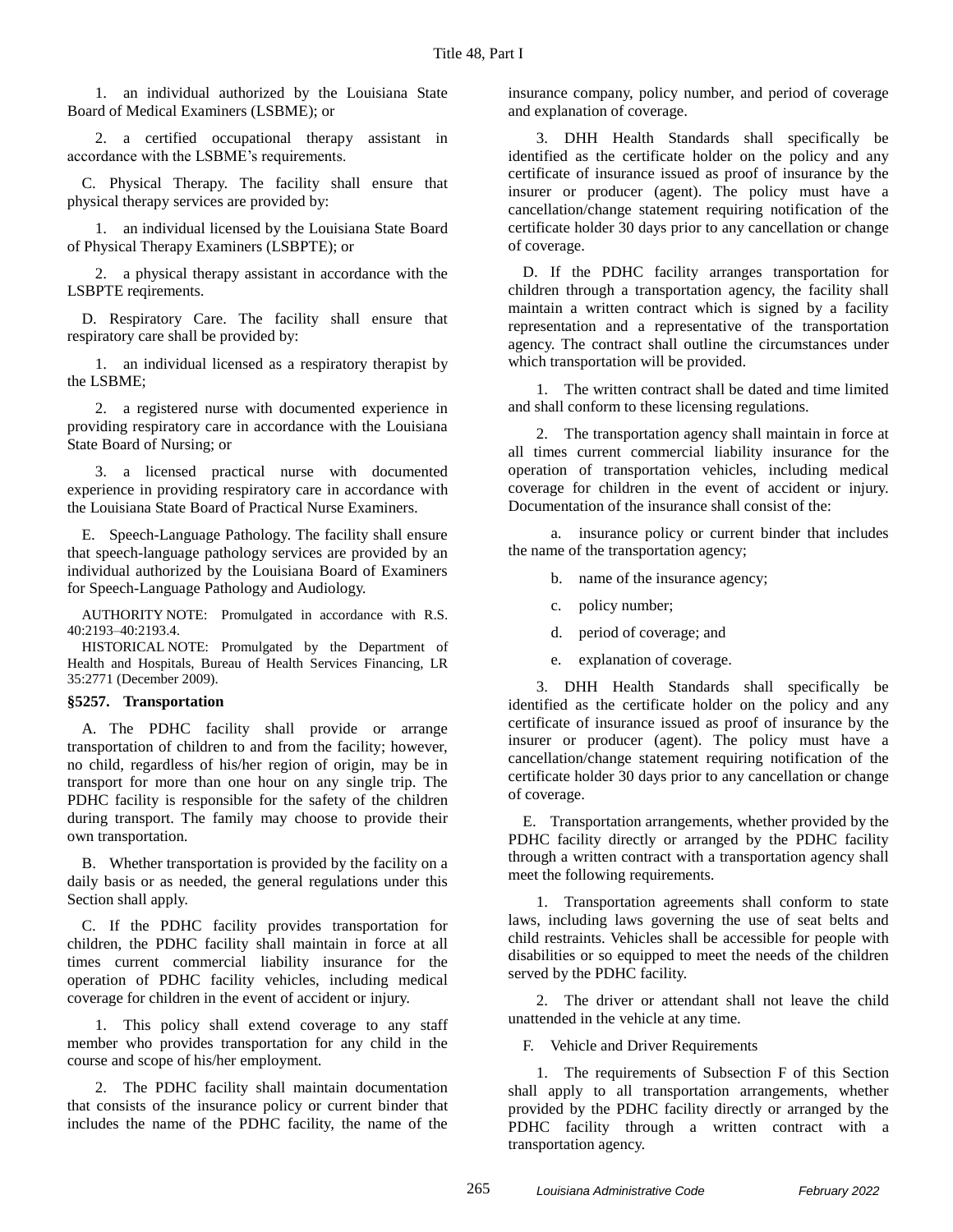2. The vehicle shall be maintained in good repair with evidence of an annual safety inspection.

3. The following actions shall be prohibited in any vehicle while transporting children:

a. the use of tobacco in any form;

- b. the use of alcohol;
- c. the possession of illegal substances; and

d. the possession of firearms, pellet guns, or BB guns (whether loaded or unloaded).

4. The number of persons in a vehicle used to transport children shall not exceed the manufacturer's recommended capacity.

5. The facility shall maintain a copy of a valid appropriate Louisiana driver's license for all individuals who drive vehicles used to transport children on behalf of the PDHC facility. At a minimum, a class "D" chauffeur's license is required for all drivers who transport children on behalf of the PDHC facility.

6. Each transportation vehicle shall have evidence of a current safety inspection.

7. There shall be first aid supplies in each facility or contracted vehicle. This shall include oxygen, pulse oximeter, and suction equipment. Additionally, this shall include airway management equipment and supplies required to meet the needs of the children being transported.

8. Each driver or attendant shall be provided with a current master transportation list including:

a. each child's name;

b. pick up and drop off locations; and

c. authorized persons to whom the child may be released.

i. Documentation shall be maintained on file at the PDHC facility whether transportation is provided by the facility or contracted.

9. The driver or attendant shall maintain an attendance record for each trip. The record shall include:

a. the driver's name;

b. the date of the trip;

c. names of all passengers (children and adults) in the vehicle; and

d. the name of the person to whom the child was released and the time of release.

10. There shall be information in each vehicle identifying the name of the administrator and the name, telephone number, and address of the facility for emergency situations.

G. Child Safety Provisions

1. The requirements of Subsection G of this Section shall apply to all transportation arrangements, whether provided by the PDHC facility directly or arranged by the PDHC facility through a written contract with a transportation agency.

2. The driver and one appropriately trained staff member shall be required at all times in each vehicle when transporting any child. Staff shall be appropriately trained on the needs of each child, and shall be capable and responsible for administering interventions when appropriate.

3. Each child shall be safely and properly:

a. assisted into the vehicle;

b. restrained in the vehicle;

- c. transported in the vehicle; and
- d. assisted out of the vehicle.

4. Only one child shall be restrained in a single safety belt or secured in any American Academy of Pediatrics recommended age appropriate safety seat.

5. The driver or appropriate staff person shall check the vehicle at the completion of each trip to ensure that no child is left in the vehicle.

a. The PDHC facility shall maintain documentation that includes the signature of the person conducting the check and the time the vehicle is checked. Documentation shall be maintained on file at the PDHC facility whether transportation is provided by the facility or contracted.

6. During field trips, the driver or staff member shall check the vehicle and account for each child upon arrival at, and departure from, each destination to ensure that no child is left in the vehicle or at any destination.

a. The PDHC facility shall maintain documentation that includes the signature of the person conducting the check and the time the vehicle was checked for each loading and unloading of children during the field trip. Documentation shall be maintained on file at the PDHC facility whether transportation is provided by the facility or contracted.

7. Appropriate staff person(s) shall be present when each child is delivered to the facility.

AUTHORITY NOTE: Promulgated in accordance with R.S. 40:2193-40:2193.4.

HISTORICAL NOTE: Promulgated by the Department of Health and Hospitals, Bureau of Health Services Financing, LR 35:2771 (December 2009), amended LR 41:134 (January 2015).

# **Subchapter F. Facility Responsibilities**

## **§5263. General Provisions**

A. A PDHC facility shall employ a sufficient number of qualified staff and delegate sufficient authority to such staff to ensure that the facility's responsibilities are carried out and that the following functions are adequately performed: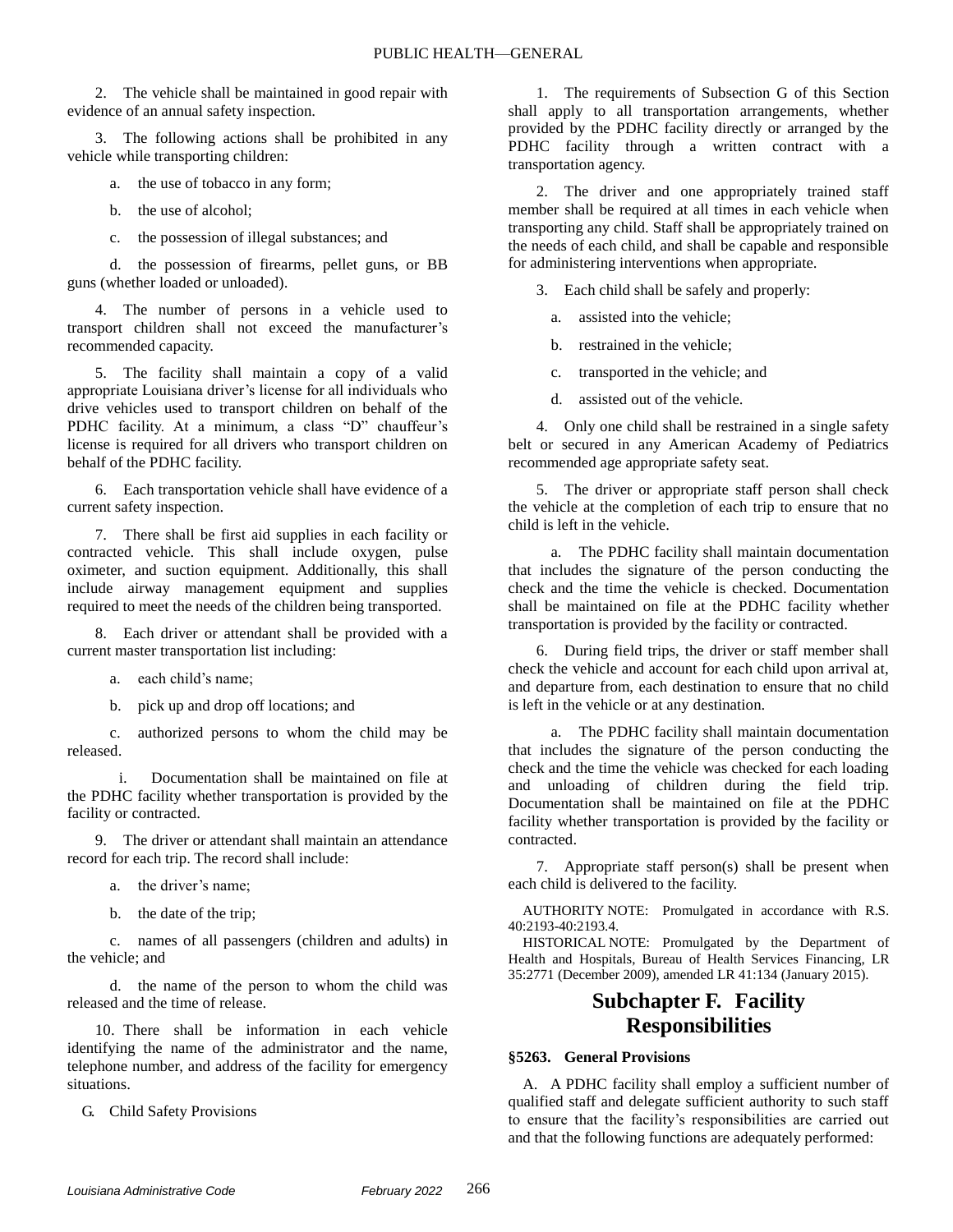- 1. administrative functions;
- 2. fiscal functions;
- 3. clerical functions;

4. housekeeping, maintenance and food service functions;

- 5. direct service functions;
- 6. supervisory functions;
- 7. record-keeping and reporting functions;
- 8. social services functions; and
- 9. ancillary service functions.

B. The facility shall ensure that all staff members are properly certified and/or licensed as legally required.

C. The facility shall establish procedures to assure adequate communication among staff in order to provide continuity of services to the participant. This system of communication shall include:

1. a regular review of individual and aggregate problems of participants, including actions taken to resolve these problems;

2. sharing daily information, noting unusual circumstances and other information requiring continued action by staff; and

3. the maintenance of all accidents, personal injuries and pertinent incidents records related to implementation of the child's plan of care.

D. The facility shall not provide service to more participants than the number specified on its license on any given day or at any given time.

E. The facility shall make available to the department any information, which the facility is required to have under these licensing provisions and is reasonably related to the assessment of compliance with these provisions. The participant's rights shall not be considered abridged by this requirement.

F. The PDHC facility shall request a criminal history check on non-licensed persons prior to employment, upon rehire at the PDHC facility, and at least once every three years.

1. A PDHC facility may make an offer of temporary employment to a non-licensed person pending receipt of the results of the criminal history check provided that the check has been requested of the appropriate agency. Any nonlicensed individual offered temporary employment prior to the receipt of the results of the criminal history check shall be under the direct supervision of a permanent employee or shall be in the presence of an adult member of the immediate family of the patient.

G. The PDHC facility shall not hire any non-licensed individual who has been convicted of a crime listed in R.S. 40:1300.53(A)(1).

AUTHORITY NOTE: Promulgated in accordance with R.S. 40:2193–40:2193.4.

HISTORICAL NOTE: Promulgated by the Department of Health and Hospitals, Bureau of Health Services Financing, LR 35:2772 (December 2009).

## **§5265. Staffing Requirements**

A. Administrator. The facility administrator shall be a full time employee of the PDHC facility and shall designate in writing a person to be responsible for the facility when he/she is absent from the facility for more than 24 hours. This person is known as the administrator's designee.

1. Qualifications. The administrator and administator's designee shall have three years of experience in the delivery of health care services and meet one of the following criteria:

a. be a physician currently licensed in Lousiana;

b. be a registered nurse currently licensed in Louisiana;

c. be a college graduate with a bachelors degree; or

d. have an associate's degree, with one additional year of documented management experience.

2. Any licensed person functioning in the role of administrator or adminstrator's designee shall have an unrestricted, current license issued by the appropriate Louisiana licensing board.

3. The administrator and the administrator's designee shall be at least 21 years of age.

4. The administrator or the administrator's designee shall have the following responsibilities:

a. ensuring that the PDHC facility complies with federal, state and local laws, rules and regulations;

b. maintaining the following written records and any other records required by local, state or federal laws and these licensing provisions:

i. daily census record, which shall indicate the name of each child currently receiving services in the facility; and

ii. a record of all accidents, unusual incidents, and incidents involving alleged abuse or neglect involving any child or staff member that caused, or had the potential to cause, injury or harm to any person or property within the facility;

(a). Such records shall contain a clear description of each accident or incident, the names of the persons involved, a description of all medical or other services provided to these , specifying who provided such services, and the steps taken to prevent recurrence of such accident or incidents in the future.

c. ensuring that the facility immediately notifies the parent/guardian of any and all accidents or incidents involving their child;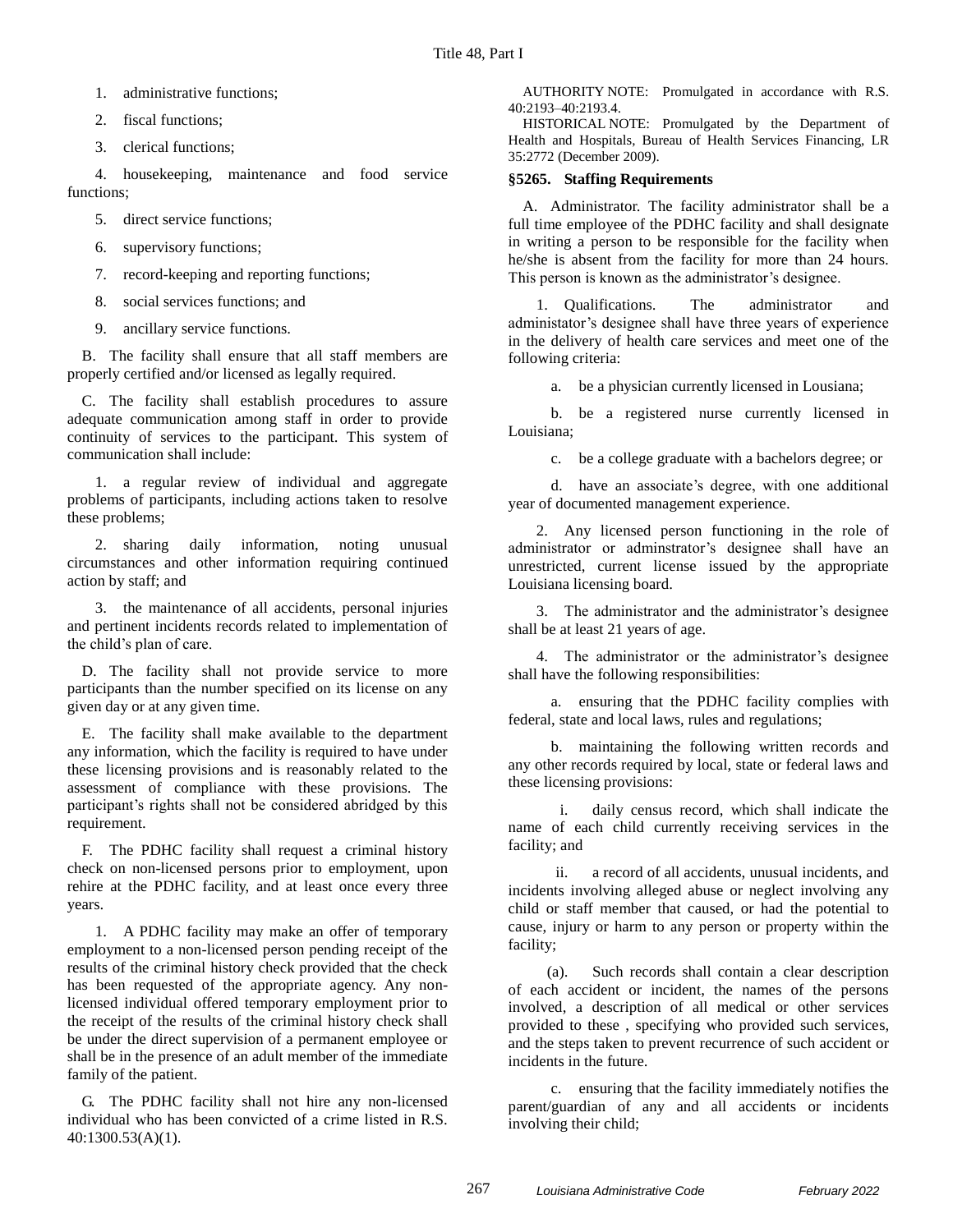d. ensuring that the facility provides written notification within 24 hours to the parent/guardian of any and all accidents or incidents; and

e. making all reports and referrals to law enforcement or other authorities as required by Federal or State law, rule or regulation.

5. The administrator shall maintain a copy of current agreements with consultants and contracted individuals utilized by the PDHC facility in the facility's records. The record shall include verification of credentials and relevant experience of each person providing service.

6. The administrator shall maintain a personnel record for each employee which shall contain:

a. a current copy of a Louisiana certificate and/or license as applicable;

b. the original employment application, references, employment history for the preceding five years if applicable; and

c. a copy of all job performance evaluations.

7. The administrator shall ensure that the facility develops and maintains a current job description for each employee.

8. The administrator shall provide each employee access to written personnel policies governing conditions of employment. The PDHC facility shall develop and implement an employee grievance procedure.

9. The administrator shall ensure that the facility conducts annual written job performance evaluations or contract monitoring for each employee and contracted individual. The performance evaluation shall note strengths and weaknesses and shall include plans to correct any job performance weakness. Performance evaluations or contract monitioring shall be reviewed with each employee and each contracted individual.

10. The administrator shall ensure that the facility assigns duties to employees that are consistent with their job descriptions and with their levels of education, preparation and experience.

11. The administrator shall ensure that the facility provides necessary qualified personnel and ancillary services to ensure the health, safety, and proper care of each child.

12. The administrator shall ensure that the facility develops and implements policies and procedures which shall be included in the facility's policy manual.

13. The Administrator shall ensure that the facility has documentation of a satisfactory criminal record check of each non-licensed employee, and shall comply with the provisions of R.S. 40:1300.51-56.

B. Medical Director. The medical director of the PDHC shall be a physician currently licensed in Louisiana without restrictions.

1. The medical director shall be:

a. a board certified pediatrician;

b. a pediatric specialist with knowledge of medically fragile children; or

c. another medical specialist or subspecialist with knowledge of medically fragile children.

2. Responsibilities of the medical director include, but are not limited to:

a. periodic review of the services provided by the PDHC facility to assure acceptable levels of quality of care and services;

b. participation in development and implementation of appropriate performance improvement and safety initiatives;

c. participation in the development of new programs and modifications of existing programs;

d. assurance that medical consultation will be available in the event of the medical director's absence;

e. serving on committees as defined and required by these rules and by the facility's policies;

f. consulting with the facility's administrator on the health status of the facility's personnel as it relates to infection control and or the child's health and safety;

g. reviewing reports of all accidents or unusual incidents occurring on the premises and identifying to the facility's administrator hazards to health and safety; and

h. development and implementation of a policy and procedure for the delivery of emergency services and the delivery of regular physician's services when the child's attending physician or designated alternative is not available.

3. The medical director shall be available for consultation or collaboration with the prescribing physician and/or facility staff.

4. The medical director shall participate in reviews of the plan of care for each child receiving services.

5. The Medical Director may serve as the administrator of the PDHC facility.

C. Director of Nursing (DON). Each PDHC shall have a full time director of nursing.

1. The director of nursing shall be a registered nurse (RN) currently licensed in the state of Louisiana without restrictions, and shall:

a. hold a current certification in Cardio Pulmonary Resuscitation (CPR);

b. hold current certification in Basic Cardiac Life Support (BCLS) and Pediatric Advanced Life Support (PALS); and

c. have a minimum of two years general pediatric nursing experience of which at least six months shall have been spent caring for medically fragile or technology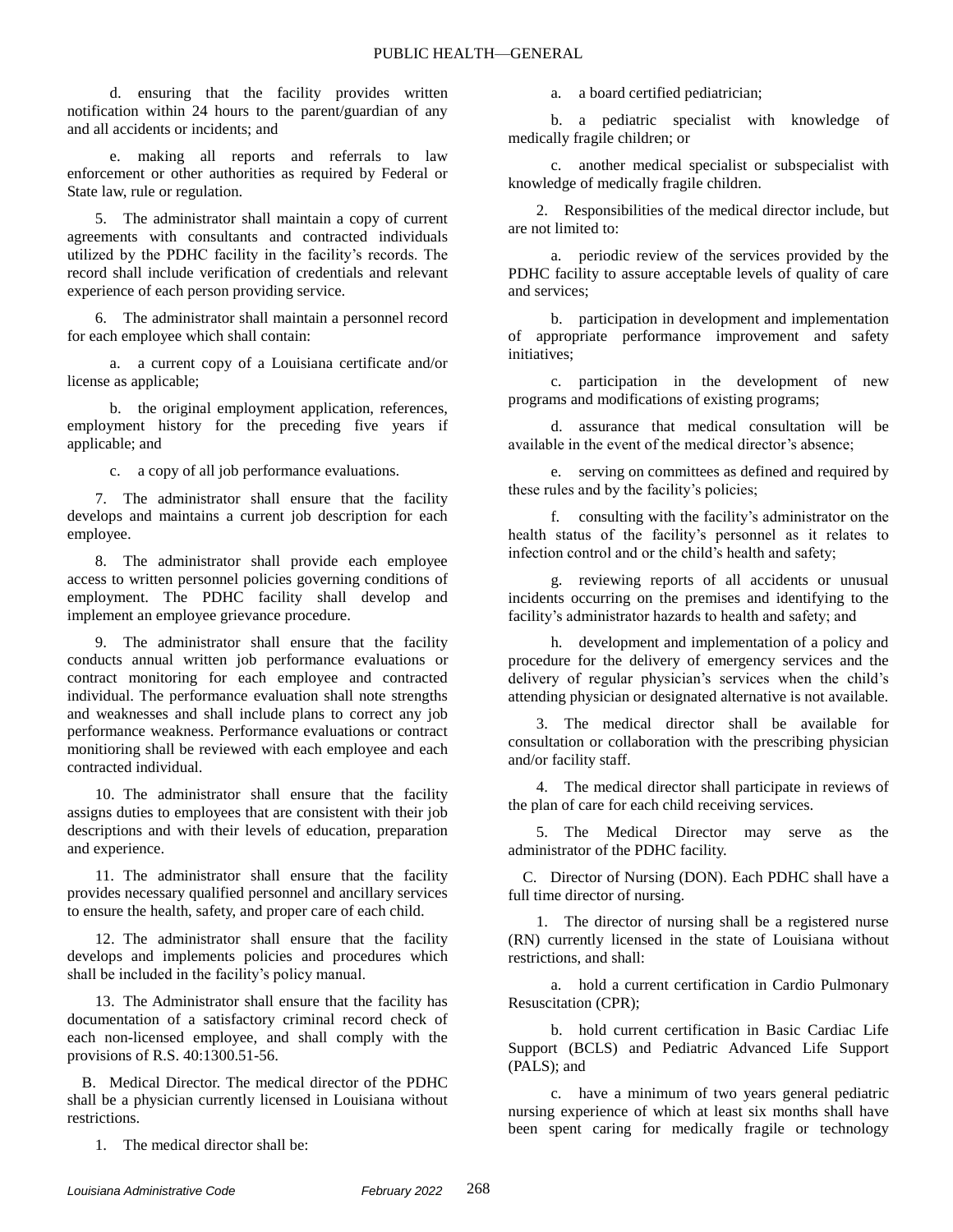dependent infants or children in one of the following settings:

i. pediatric intensive care;

ii. neonatal intensive care;

iii. pediatric emergency care;

iv. PDHC facility;

v. prescribed pediatric extended care center; or

vi. similar care setting during the previous five years.

2. The DON's responsibilities shall include, but are not limited to:

a. the supervision of all aspects of patient care to ensure compliance with the plan of care;

b. all activities of professional nursing staff and direct care staff to ensure compliance with current standards of accepted nursing and medical practice;

c. compliance with all federal and state laws, rules and regulation related to the delivery of nursing care and services;

d. daily clinical operations of the PDHC facility;

e. implementation of personnel and employment policies to assure that only qualified personnel are hired, including verification of licensure and/or certification prior to employment and anually thereafter;

f. maintaining records to support competency of all nursing and direct care staff;

g. implementation of PDHC facility policy and procedures that establish and support quality patient care;

h. development, implementation and supervision of an employee health program in accordance with state laws, rules or regulations;

providing for orientation and in-service training to employees to promote effective PDHC services and safety to the patient and to familiarize staff with regulatory issues, as well as agency policy and procedures;

performing timely annual nursing and direct care personnel perforamance evaluations;

k. ensuring the PDHC facility has mechanisms for disciplinary action for nursing and direct care personnel;

l. assuring participation in regularly scheduled appropriate continuing education for all nursing and direct care personnel;

m. assuring that the care provided by the nursing and direct care personnel promotes effective PDHC services and the safety of the child; and

n. being on-site during normal operating hours.

3. The agency shall designate in writing a registered nurse who will assume the responsibilities of the DON during his/her absence.

4. The DON may serve as the administrator or administrator's designee if qualified. If the DON is functioning as the administrator or administrator's designee, the DON shall not be included in the total staffing ratio for nursing or direct care services.

D. Registered Nurse (RN). Each PDHC shall have sufficient RN staffing to ensure that the care and services provided to each child is in accordance with the child's plan of care.

1. Each RN employed by the facility shall have at least the following qualifications and experience:

a. be currently licensed in the state of Louisiana without restrictions as a registered nurse;

b. hold a current certification in CPR; and

c. have either:

i. one or more years of pediatric experience as an RN, with at least six months experience caring for medically fragile or technologically dependent children; or

ii. two or more years of documented prior pediatric nursing experience as a licensed practical nurse (LPN)and with at least six months experience caring for medically fragile or technologically dependent children.

E. Licensed Practical Nurse(LPN). Each PDHC facility shall have sufficient LPN staffing to ensure that the care and services provided to each child is in accordance with the child's plan of care.

1. Each LPN employed by the facility shall have at least the following qualifications and experience:

a. be currently licensed in the state of Louisiana without restrictions as a licensed practical nurse; and

b. hold a current certification in CPR; and

c. have either:

i. one year or more years experience in pediatrics as an LPN; or

ii. two years of documented prior pediatric experience working as a direct care worker caring for medically fragile child(ren).

F. Direct Care Staff. Direct care staff shall work under the supervision of the registered nurse and shall be responsible for providing direct care to children at the PDHC facility.

1. For the purposes of this Section, other direct care staff shall include:

a. nursing assistants;

- b. certified nursing assistants;
- c. patient care technicians;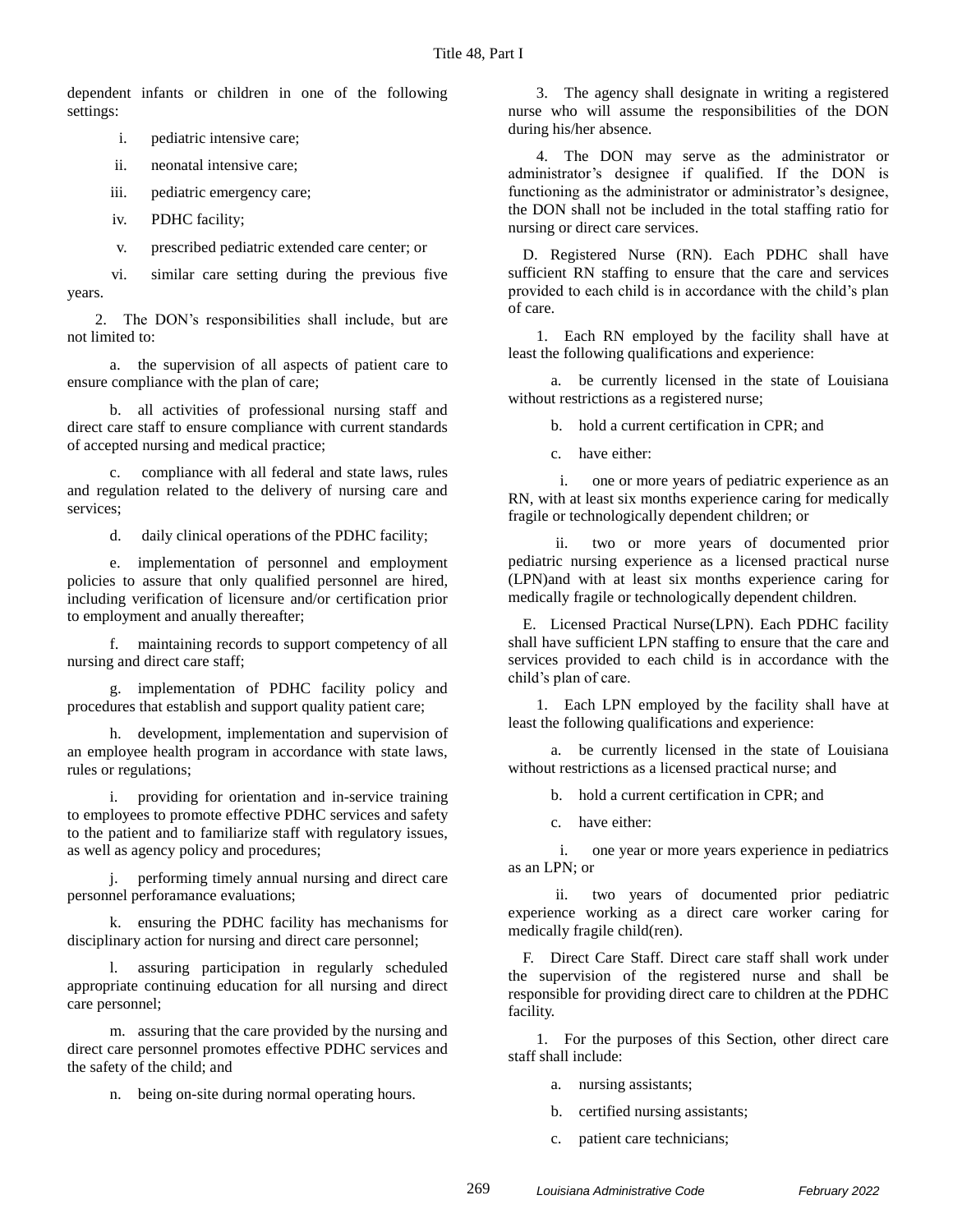c. medical assistants;

e. emergency medical technicians (EMT);

f. on-site therapists; and

g. individuals with training and experience in education, social services or child care related fields.

2. Each direct care staff person employed by the facility shall have at least the following qualifications and experience:

a. one year documented employment experience in the care of infants or children or one year experience in caring for a medically fragile child;

b. be able to demonstrate the necessary skills and competency to meet the direct care needs of the child(ren) to which they are assigned;

c. be currently registered with the Certified Nurse Aide (CAN) Registry or Direct Service Worker (DSW) Registry as a CNA or DSW in good standing and without restrictions;

d. hold a current certification in Cardio Pulmonary Resuscitation (CPR); and

e. be 18 years of age or older.

G. Nursing and Direct Care Staffing Levels

1. PDHC facilities shall have sufficient nursing and direct care staff to meet the needs of each infant and child receiving services in the PDHC in accordance with the plan of care.

2. Total staffing for nursing services and direct care shall, at a minimum, meet the following ratios according to the daily census.

| <b>Children</b> | <b>Total Nursing</b><br>or Direct Care<br><b>Staff</b> | <b>RN</b>      | <b>RN</b> or<br><b>LPN</b> | RN, LPN,<br>or Direct<br><b>Care staff</b> |
|-----------------|--------------------------------------------------------|----------------|----------------------------|--------------------------------------------|
| 1               |                                                        | 1              |                            |                                            |
| $2 - 6$         | $\overline{c}$                                         |                |                            |                                            |
| $7-9$           | 3                                                      |                | 1                          |                                            |
| $10 - 12$       | 4                                                      |                |                            | $\overline{c}$                             |
| $13 - 15$       | 5                                                      | $\overline{c}$ |                            | $\overline{2}$                             |
| $16-18$         | 6                                                      | $\overline{c}$ |                            | 3                                          |
| 19-21           | 7                                                      | $\overline{c}$ | $\mathfrak{D}$             | 3                                          |
| $22 - 24$       | 8                                                      | $\overline{c}$ | $\mathfrak{D}$             | 4                                          |
| $25 - 27$       | 9                                                      | 3              | $\overline{c}$             | 4                                          |
| 28-30           | 10                                                     | 3              | $\overline{c}$             | 5                                          |
| 31-33           | 11                                                     | 3              | 3                          | 5                                          |
| 34-36           | 12                                                     | 3              | 3                          | 6                                          |
| 37-39           | 13                                                     | 4              | 3                          | 6                                          |
| 40-42           | 14                                                     | 4              | 3                          | 7                                          |
| 43-45           | 15                                                     | 4              |                            |                                            |

3. If the PDHC facility has a census of more than 45 children, the staffing shall increase by one staff for every three children alternating between a direct care staff, an RN, and an LPN in such order.

AUTHORITY NOTE: Promulgated in accordance with R.S. 40:2193–40:2193.4.

HISTORICAL NOTE: Promulgated by the Department of Health and Hospitals, Bureau of Health Services Financing, LR 35:2773 (December 2009).

#### **§5267. Orientation, Staff Development and Training**

A. Each PDHC facility shall develop staff and parent orientation and training programs.

B. The PDHC facility shall maintain documentation of orientation and training of each new employee. The orientation shall include, but is not limited to the PDHC facility's:

1. philosophy;

2. organization;

3. practices, policies and procedures;

4. ethics and confidentiality;

5. record keeping;

6. information related to child development; and

7. goals.

C. Orientation shall be given to parents with children who are accepted at the PDHC facility to acquaint the parent(s) with the philosophy and services that will be provided.

D. The PDHC facility shall maintain documentation of an assessment of the skills, knowledge and competencies of the staff.

E. The PDHC facility shall develop training to include:

1. quarterly staff development programs appropriate to the category of personnel;

2. documentation of all staff development programs, and required participation; and

3. Current Basic Life Support certification for all staff.

E. On-going training shall be provided to the parent(s) as necessary and based on the individual needs of the child.

AUTHORITY NOTE: Promulgated in accordance with R.S. 40:2193–40:2193.4.

HISTORICAL NOTE: Promulgated by the Department of Health and Hospitals, Bureau of Health Services Financing, LR 35:2775 (December 2009).

#### **§5269. Record Keeping**

A. Medical Records. A medical record shall be developed at the time the child is accepted at the PDHC facility and maintained throughout the facility's care of the child.

1. The record shall be signed by authorized personnel and shall contain at least the following documents:

a. a medical plan of treatment and a nursing plan of care;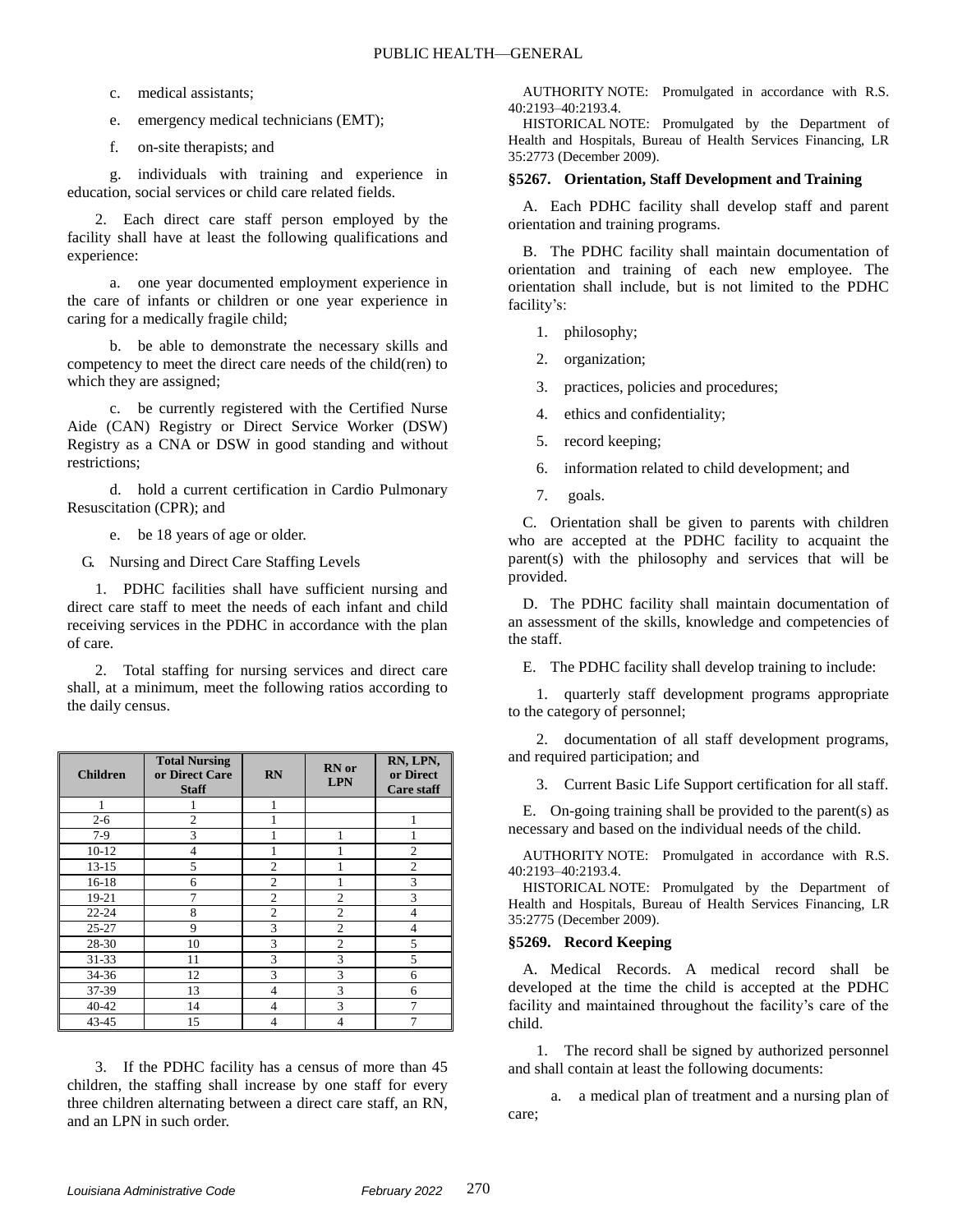b. the referral and admission documents concerning the child;

c. physician orders;

d. medical history, including allergies and special precautions;

e. documentation of immunizations;

f. medication/treatment administration record;

g. concise, accurate information and initialed case notes reflecting progress toward achievement of care goals or reasons for lack of progress;

h. documentation of nutritional management and therapeutic diets, as appropriate;

i. documentation of physical, occupational, speech and other special therapies;

j. correspondence and other documents concerning the child;

k. an order written by the prescribing physician if the child terminates services with the facility, if applicable; and

l. a summary, including the reason why the child is terminating services with the facility, if applicable.

2. The medical records shall contain the individualized nursing care plan that shall be developed within 10 working days of the child's acceptance to the PDHC facility.

a. The nursing care plan shall be reviewed and revised quarterly, or more frequently as necessary. The nursing care plan shall include any recommendations and revisions to the care plan based on consultation with other professionals involved in the child's care.

3. The plan of care, telephone and/or verbal orders shall be signed by the physician within a timely manner, not to exceed 30 days.

a. The physician's verbal orders may be accepted by a registered nurse, a qualified therapist or a licensed practical nurse as authorized by state and federal laws and regulations.

b. Verbal orders taken by an LPN shall be cosigned by an RN or appropriate therapist.

c. Electronic physician signatures may be accepted per PDHC facility policies.

d. Stamped physician signatures shall not be accepted.

4. All medical and patient records shall be maintained by the PDHC facility in accordance with federal and state law,rule, and regulation regarding confidentiality, privacy and retention.

B. Personnel Records. Personnel records shall be kept in a place, form and system in accordance with appropriate medical and business practices. All personnel records shall be available in the facility for inspection by the department during normal business hours. These records shall be maintainted in accordance with federal and state laws, rules, and regulations.

AUTHORITY NOTE: Promulgated in accordance with R.S. 40:2193–40:2193.4.

HISTORICAL NOTE: Promulgated by the Department of Health and Hospitals, Bureau of Health Services Financing, LR 35:2775 (December 2009).

## **§5271. Infection Control**

A. The PDHC facility, at the minimum, shall meet the following infection control requirements.

1. The PDHC facility shall have an isolation room with a glass area for observation of the child.

2. Isolation procedures shall be used to prevent crossinfections.

3. All cribs and beds shall be labeled with the child's name. Linens shall be removed from the crib for laundering purposes only.

4. Bed linens shall be changed when soiled and as necessary, but not less than twice weekly.

5. Antimicrobial soap and disposable paper towels shall be at each sink.

6. To prevent the spread of infection from one child to another, staff shall wash their hands using appropriate hand washing techniques or use antibacterial agents after direct contact with each child,.

7. Children suspected of having a communicable disease, which may be transmitted through casual contact, as determined by the facility's medical director in consultation with the prescribing physician or other specialist, shall be isolated. The following actions must be taken:

a. the parents shall be notified of the condition immediately;

b. the child shall be removed from the PDHC facility as soon as possible; and

c. when the communicable disease is no longer present, as evidenced by a written physician's statement, the child may return to the PDHC facility.

B. The facility shall have policies and procedures that address staff members who are suspected of having a communicable disease.

AUTHORITY NOTE: Promulgated in accordance with R.S. 40:2193–40:2193.4.

HISTORICAL NOTE: Promulgated by the Department of Health and Hospitals, Bureau of Health Services Financing, LR 35:2776 (December 2009).

#### **§5273. Quality Assurance**

A. All PDHC facilities shall have a quality assurance program and shall conduct quarterly reviews of the facility's medical records for at least a fourth of the children served by the PDHC facility at the time of the quality assurance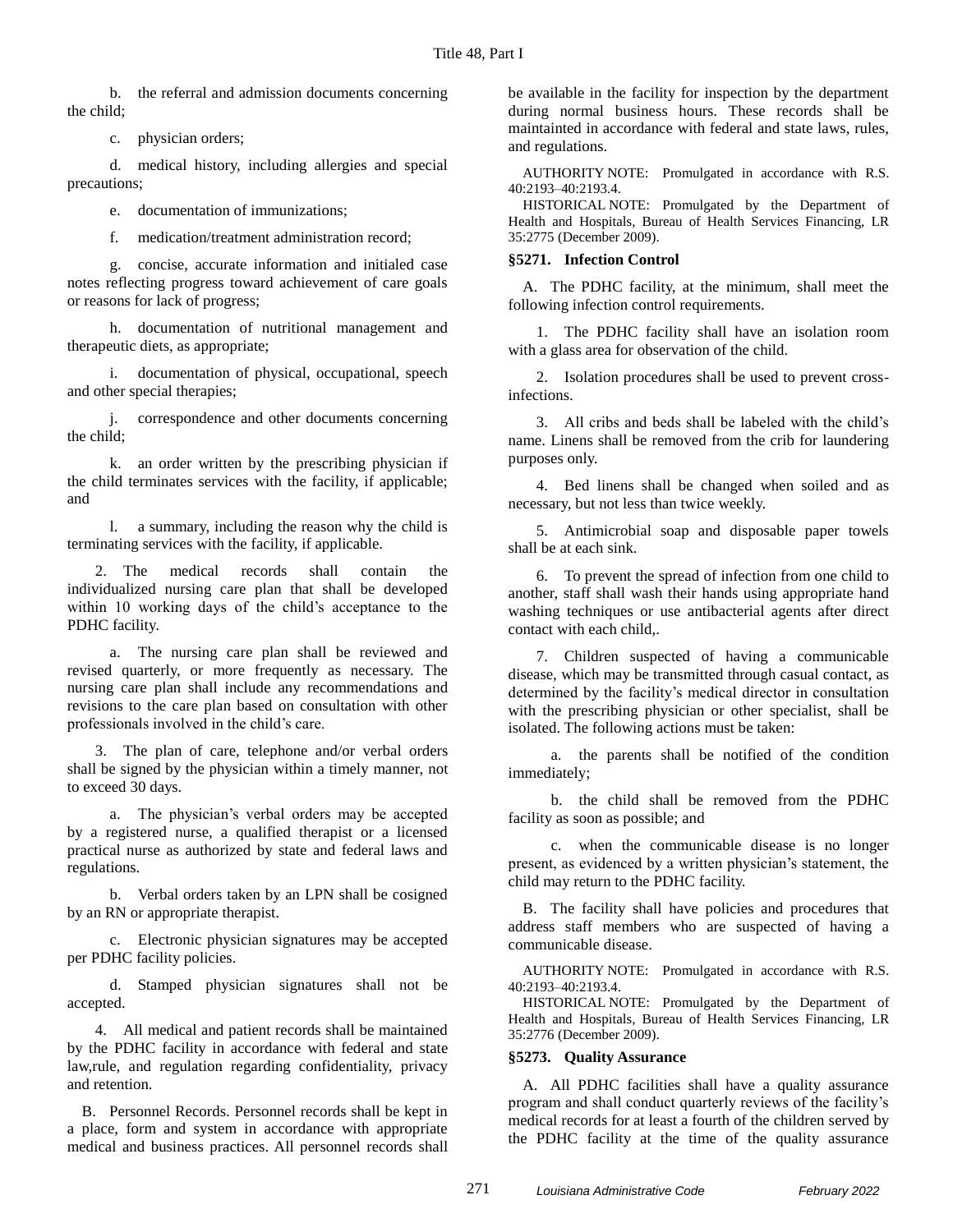review. The quarterly review sample shall be randomly selected so each child served at the center has an equal opportunity to be included in the review.

B. Each facility shall establish a quality assurance committee comprised of the following members:

- 1. the medical director;
- 2. the administrator;
- 3. the director of nursing; and

4. three other committee members as determined by each PDHC facility.

C. The quality assurance review shall be conducted by at least two members of the quality assurance committee. Within 15 calendar days of its review, the quality assurance committee shall furnish copies of its report to the PDHC facility medical and nursing directors.

D. Each quarterly quality assurance review shall include:

1. a review of the goals in each child's nursing plan of care;

2. a review of the steps, process, and success in achieving the goals;

3. identification of goals not achieved as expected;

4. reasons for lack of goal achievement;

5. plans to promote goal achievement;

6. recommendations to be implemented; and

7. a review of previous recommendations or revisions to determine if such were implemented and effective.

E. The quality assurance review will also ascertain and assure the presence of the following documents in each child's medical record:

1. a properly executed consent form;

2. a medical history for the child including notations from visits to health care providers; and

3. documentation of immunizations, allergies and special precautions.

F. The PDHC facility medical and nursing directors shall review the quality assurance committee report within 10 days. The medical director in consultation with the prescribing physician shall approve and order implementation of revisions to the plan of care as appropriate.

G. The PDHC facility shall ensure the plan of care has been revised to implement the approved recommendations of the quality assurrance report.

1. Evidence that the plan of care has been revised shall be forwarded to the quality assurance committee within 10 calendar days of receipt of the quality assurance committee report.

2. Implementation of revisions to the plan of care shall be documented in the child's record.

AUTHORITY NOTE: Promulgated in accordance with R.S. 40:2193–40:2193.4.

HISTORICAL NOTE: Promulgated by the Department of Health and Hospitals, Bureau of Health Services Financing, LR 35:2776 (December 2009).

## **Subchapter G. Safety and Emergency Preparedness**

### **§5279. Safety and Emergency Services**

A. All PDHC facilities shall conform to state standards prepared by the Office of State Fire Marshal (OFSM), and shall be inspected annually by OFSM. A copy of the current annual fire inspection report shall be on file at the facility. Documentation of a satisfactory fire safety inspection shall be provided at the time of the licensee's annual licenese renewal.

B. A working telephone capable of incoming and outgoing calls shall be available at all times in the PDHC facility. Coin operated telephones or cellular telephones are not acceptable for this purpose. If the PDHC has multiple buildings, such a working telephone shall be located in each of the buildings.

C. Emergency telephone numbers shall be posted on or in the immediate vicinity of all telephones. Fire, police, medical facility and poison control shall be posted on or near each telephone.

D. The PDHC facility's address shall be posted with the emergency numbers.

E. Emergency transportation shall be provided by a licensed emergency medical services provider. If emergency transportation is necessary, the PDHC facility shall immediately notify the parents. If the parents are not able to be contacted, the PDHC facility shall send a staff member to meet the child at the hospital.

1. The PDHC facility shall provide a transfer form to the emergency transportation provider.

2. The transfer form shall include:

a. the child's name and age;

b. contact information for the family;

c. the prescribing physician's name and contact information;

d. the PDHC facility's name and contact information; and

e. the child's diagnoses, allergies, and medications.

F. Construction, remodeling or alteration of structures shall be done in such a manner to prevent hazards or unsafe conditions (fumes, dust, safety hazards).

G. Unused electrical outlets shall be protected by a safety plug cover.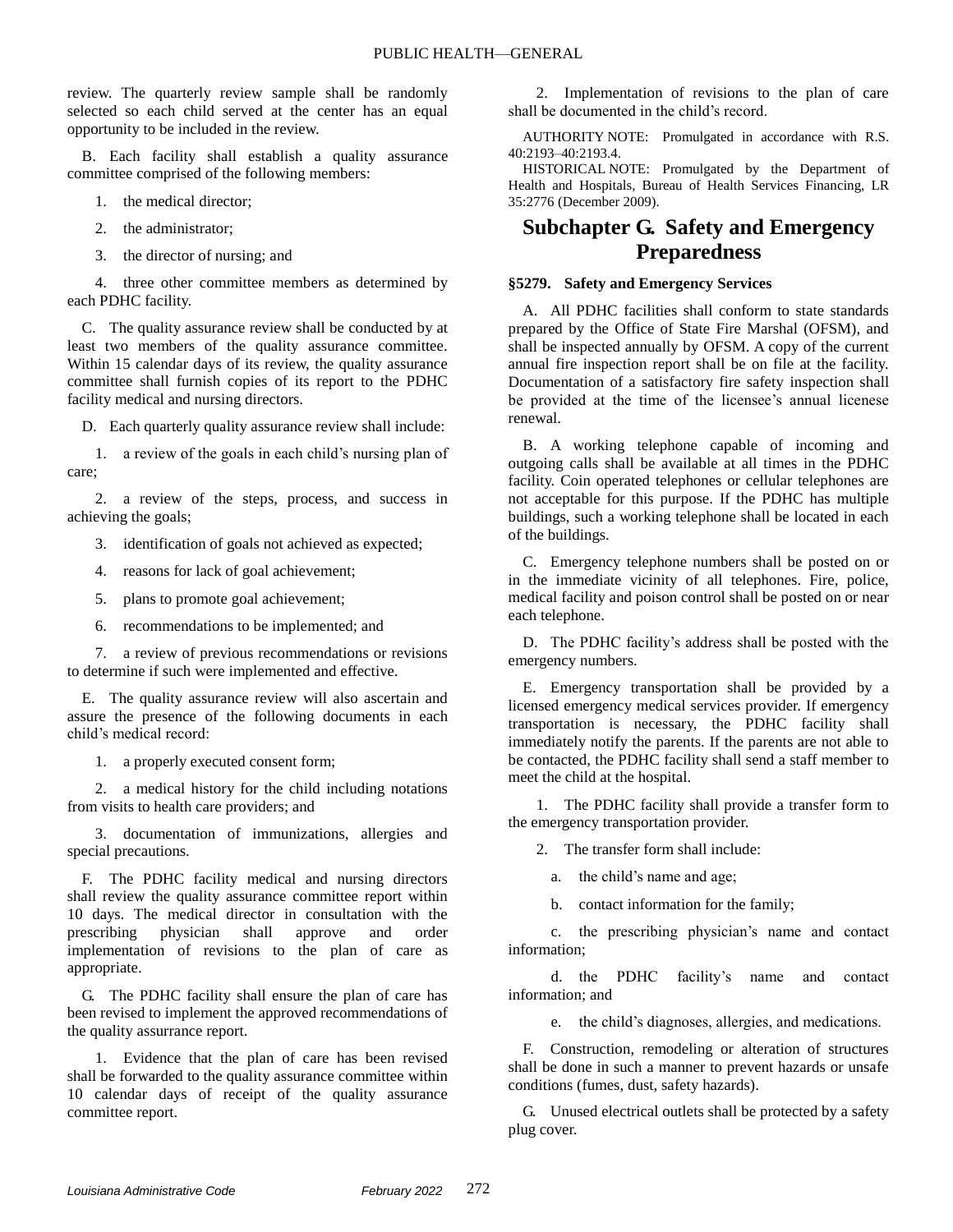H. Strings and cords such as those used on window coverings shall not be within the reach of children.

I. First aid supplies shall be kept on site and easily accessible to employees, but not within the reach of children.

J. Fire drills shall be conducted at least once per quarter. These shall be conducted at various times of the day and night (if night time care is provided) and shall be documented. Documentation shall include:

1. the date and time of the drill;

2. the number of children present;

3. the amount of time to evacuate the PDHC facility;

4. any problems noted during the drill and corrective action taken; and

5. the signatures (not initials) of staff present.

K. The entire PDHC facility shall be checked after the last child departs to ensure that no child is left unattended at the facility. Documentation of the visual check shall include the date, time and signature of the staff member(s) conducting the visual check.

L. Sharp wastes, including needles, scalpels, razors or other sharp instruments used for patient care procedures shall be segregated from other wastes and aggregated in puncture resistant containers immediately after use.

1. Needles and syringes shall not be recapped, cut, dismantled, or destroyed after use, but shall be placed intact directly into a puncture resistant container.

2. The containers of sharp wastes shall either be incinerated, on site or off site, or rendered nonhazardous by a technology of equal or superior efficacy, which is approved by both the Cabinet for Human Resources and the Natural Resources and Environmental Protection Cabinet.

M. The PDHC facility shall establish a written policy that is compliant with Occupational Safety and Health Administration standards for the handling and disposal of all infectious, pathological, and contaminated waste.

AUTHORITY NOTE: Promulgated in accordance with R.S. 40:2193–40:2193.4.

HISTORICAL NOTE: Promulgated by the Department of Health and Hospitals, Bureau of Health Services Financing, LR 35:2777 (December 2009).

#### **§5281. Emergency Preparedness**

A. A disaster or emergency is a man-made or natural event or occurrence which causes harm or damage, or has the potential to cause harm or damage. A disaster or emergency may be local, community-wide, regional or statewide. Disasters or emergencies include, but are not limited to:

- 1. tornados;
- 2. fires;
- 3. floods;
- 4. hurricanes;
- 5. power outages;
- 6. chemical spills;
- 7. biohazards;
- 8. train wrecks; or
- 9. health crisis.

B. The PDHC facility shall provide education and resources to assist the parents in developing an emergency preparedness plan for their family. The PDHC facility shall ensure that each child has a plan in the event of an emergency or disaster.

C. The PDHC facility's emergency preparedness plan shall include provisions for providing shelter and services during a diaster or emergency situation to each technology dependent child admitted to or receiving services at the PDHC facility. The PDHC facility's emergency preparedness plan shall also contain provisions for assisting the state, parish, and Office of Homeland Security and Emergency Preparedness (OHSEP) with the provision of shelter and services during a disaster or emergency situation to other technology dependent children on a case-by-case basis considering the PDHC's capacity and safety to all children receiving services.

D. Continuity of Operations. The PDHC facility shall have an emergency preparedness plan to maintain continuity of the facility's operations in preparation for, during and after an emergency or disaster. The plan shall be designed to manage the consequences of all hazards, declared disasters or other emergencies that disrupt the facility's ability to provide care and treatment or threatens the lives or safety of the children. The facility shall follow and execute its emergency preparedness plan in the event of the occurrence of a declared disaster or other emergency. The plan shall address at a minimum:

1. provisions for the delivery of essential care and services to children;

2. provisions for the management of staff, including provisions for adequate, qualified staff as well as for distribution and assignment of responsibilities and functions;

3. provisions for back up staff;

4. the method that the PDHC facility will utilize in notifying the child's family if the child is evacuated to another location while in the direct care of the PDHC facility. This notification shall include:

a. the date and approximate time that the facility is evacuating;

b. the place or location to which the child is evacuating, including the:

- i. name;
- ii. address; and
- iii. telephone number; and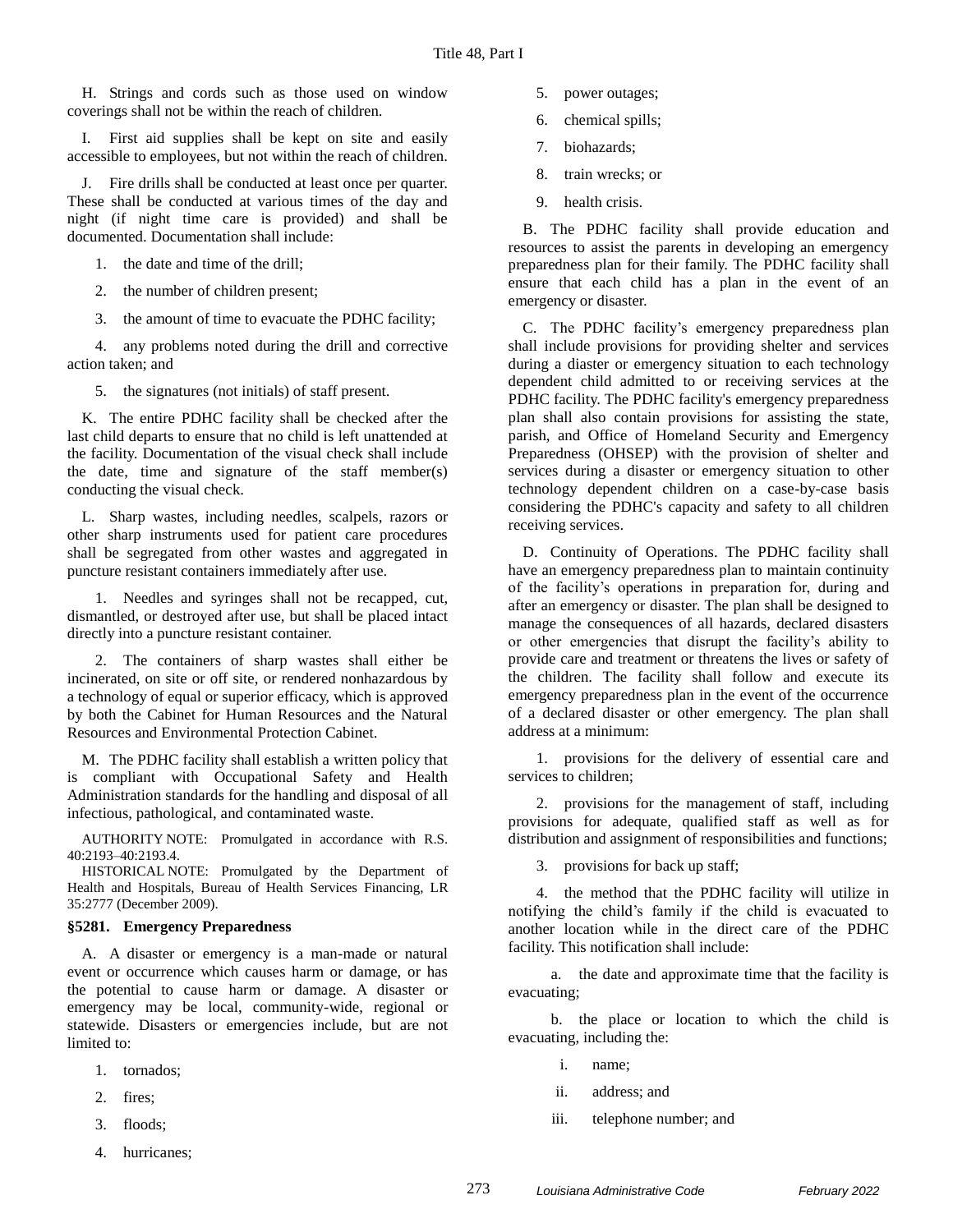c. a telephone number that the family may call for information regarding the facility's evacuation;

5. provisions for ensuring that supplies, medications, and a copy of the plan of care are sent with the child if the child is evacuated; and

6. the procedure or methods that will be used to attach identification to the child. The facility shall designate a staff person to be responsible for this identification procedure. This identification shall remain attached to the child during all phases of an evacuation and shall include the following minimum information:

a. current and active diagnosis;

b. medications, including dosage and times administered;

c. allergies;

d. special dietary needs or restrictions; and

e. next of kin, including contact information.

E. The PDHC facility shall have an emergency generator with sufficient generating power to continue the functions of medical equipment and the HVAC system in the event of a power failure. The emergency generator shall be tested every 30 days and satisfactory mechanical operation shall be documented on a log designed for that purpose and signed by the person conducting the test.

F. If the state, parish or local office of OHSEP orders a mandatory evacuation of the parish in which the PDHC facility is located, the PDHC facility shall ensure that any child at the PDHC facility at that time shall be evacuated in accordance with the child's emergency plan and the PDHC facility's emergency preparedness plan.

G. Emergency Plan, Review and Summary

1. The PDHC facility shall review and update each child's emergency plan in coordination with the parent(s) at least annually.

2. The PDHC facility shall review and update its emergency preparedness plan at least annually.

3. The facility's emergency plan shall be activiated, either in response to an actual emergency or in a drill at least annually.

H. Facility Requirements

1. The PDHC facility shall cooperate with the department and with the state, parish and local OHSEP in the event of an emergency or disaster and shall provide information as requested.

2. The PDHC facility shall monitor weather warnings and watches as well as evacuation orders from local and state emergency preparedness officials.

I. All PDHC facility employees shall be trained in emergency or disaster preparedness. Training shall include orientation, ongoing training, and participation in planned drills for all personnel. The purpose shall be that each employee promptly and correctly performs his/her specific role in the event of a disaster or emergency.

J. Upon request by the department, the PDHC facility shall submit a copy of its emergency preparedness plan and a written summary attesting how the plan was followed and executed. The summary shall contain, at a minimum:

1. pertinent plan provisions and how the plan was followed and executed;

2. plan provisions that were not followed;

3. reasons and mitigating circumstances for failure to follow and execute certain plan provisions;

4. contingency arrangements made for those plan provisions not followed; and

5. a list of all injuries and deaths of children that occurred during execution of the plan, evacuation or temporary relocation, including the date, time, causes and circumstances of the injuries and deaths.

K. Inactivation of License due to Declared Disaster or Emergency

1. A licensed PDHC facility licensed in a parish which is the subject of an executive order or proclamation of emergency or disaster issued in accordance with R.S. 29:724 or R.S. 29:766 may seek to inactivate its license for a period not to exceed one year, provided that the following conditions are met:

a. the licensed PDHC facility provider shall submit written notification to the Health Standards Section within 60 days of the date of the executive order or proclamation of emergency or disaster that:

i. the PDHC facility has experienced an interruption in the provisions of services as a result of events that are the subject of such executive order or proclamation of emergency or disaster;

ii. the licensed PDHC facility intends to resume operation as a PDHC facility in the same service area;

iii. includes an attestation that the emergency or disaster is the sole casual factor in the interruption of the provision of services;

iv. includes an attestation that all children have been properly released or transferred to another provider; and

v. provides a list of each child's name and the location where that child has been released or transferred to;

b. the licensed PDHC facility resumes operating as a PDHC facility in the same service area within one year of the issuance of such an executive order or proclamation of emergency or disaster;

c. the licensed PDHC facility continues to pay all fees and costs due and owed to the department including, but not limited to:

i. annual licensing fees; and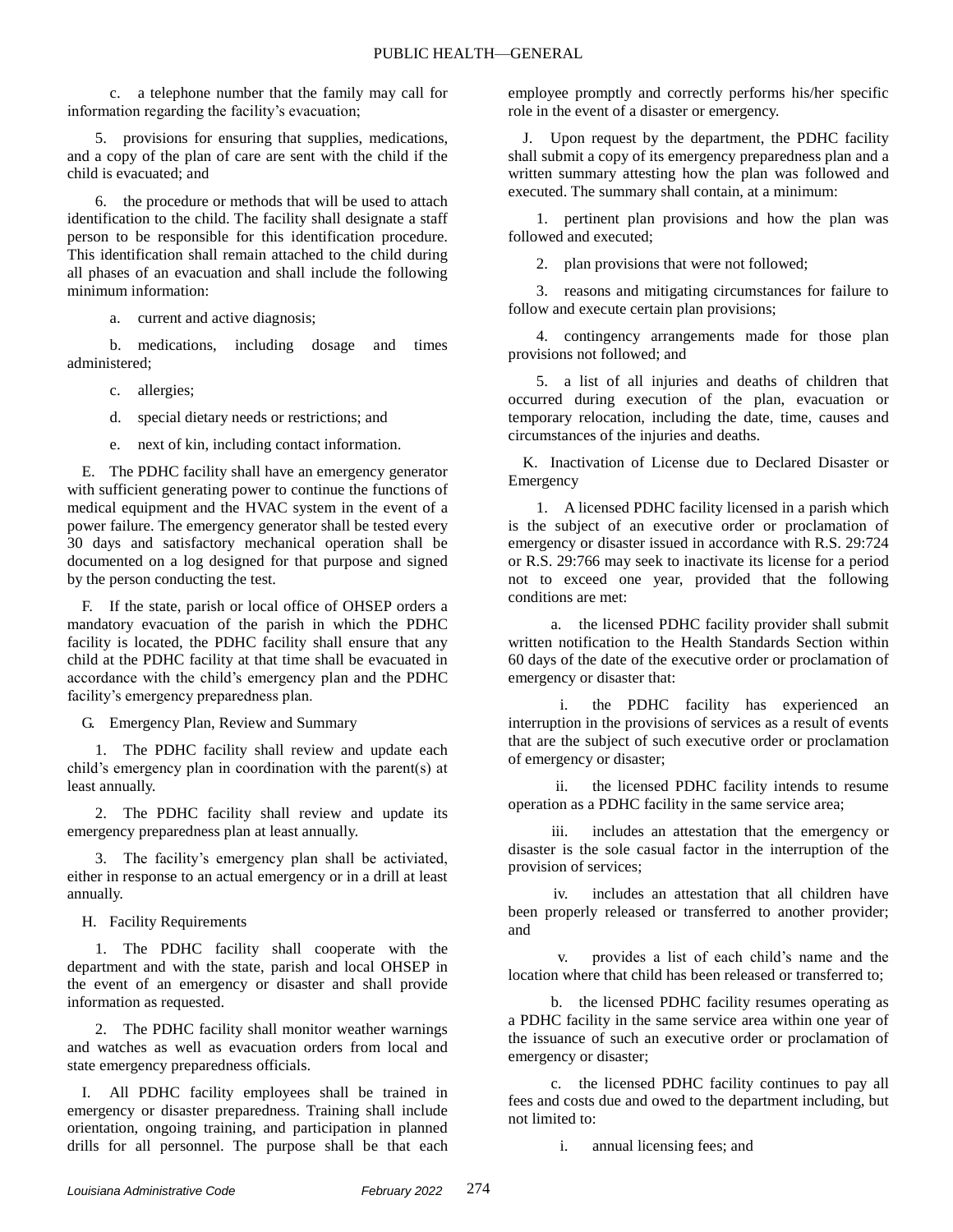ii. outstanding civil monetary penalties; and

d. the licensed PDHC facility continues to submit required documentation and information to the Department, including but not limited to cost reports.

2. Upon receiving a completed written request to inactivate a PDHC facility license, the department shall issue a notice of inactivation of license to the PDHC facility.

3. Upon completion of repairs, renovations, rebuilding or replacement of the facility, a PDHC facility which has received a notice of inactivation of its license from the department shall be allowed to reinstate its license upon the following conditions being met:

a. the PDHC facility shall submit a written license reinstatement request to the licensing agency of the department 60 days prior to the anticipated date of reopening;

b. the license reinstatement request shall inform the department of the anticipated date of opening and shall request scheduling of a licensing survey;

c. the license reinstatement request shall include a completed licensing application with appropriate licensing fees, approval from the Office of Public Health and the Office of State Fire Marshall; and

d. the provider resumes operating as a PDHC facility in the same service area within one year.

4. Upon receiving a completed written request to reinstate a PDHC facility license, the department shall schedule a licensing survey. If the PDHC facility meets the requirements for licensure and the requirements under this Subsection, the department shall issue a notice of reinstatement of the PDHC facility license.

5. No change of ownership in the PDHC facility shall occur until such PDHC facility has completed repairs, renovations, rebuilding or replacement construction and has resumed operations as a PDHC facility.

6. The provisions of this Subsection shall not apply to a PDHC facility which has voluntarily surrendered its license and ceased operation.

7. Failure to comply with any of the provisions of this Subsection shall be deemed a voluntary surrender of the PDHC facility license.

AUTHORITY NOTE: Promulgated in accordance with R.S. 40:2193–40:2193.4.

HISTORICAL NOTE: Promulgated by the Department of Health and Hospitals, Bureau of Health Services Financing, LR 35:2777 (December 2009).

## **Subchapter H. Physical Environment**

## **§5285. General Requirements**

A. The standards in this Subchapter I shall apply to newly constructed PDHC facilities and alterations, additions, or renovations to an existing PDHC facility and to an existing building to create a PDHC facility.

B. Plan Review

1. A PDHC facility must submit architectural plans and specifications to the department's Division of Engineering and Architectural Services and any other documents as the division so requires.

2. A PDHC facility must also submit plans and specifications to the Office of the State Fire Marshal, and any other documents as the OSFM requires.

3. Plans and specifications must be prepared by or under the direction of a licensed architect or qualified engineer and shall include scaled architectural plans stamped by an architect.

4. Approval of such plans by the DHH Division of Engineering and Architectural Services and the OSFM shall be submitted to the Health Standards Section with all new applications for a PDHC facility or with any alterations, additions, or renovations to an existing PDHC facility or to an existing building that will be used to create a new PDHC facility.

5. All PDHC facilities shall comply with the rules, sanitary code and enforcement policies as promulgated by the Office of Public Health. It shall be the primary responsibility of the OPH to determine if applicants are complying with those requirements.

6. The PDHC facility shall have approval for occupancy from the OPH and the OSFM which shall be submitted to the Health Standards Section as part of the application packet. It shall be the responsibility of the PDHC facility to contact the OPH and the OSFM to schedule an onsite visit for each of these offices to verify and grant approval of occupancy.

C. Design Criteria. The project shall be designed in accordance with:

1. the current edition of NFPA 101 Life Safety Code;

2. Part XIV (Plumbing) of the Louisiana State Sanitary Code;

3. the American's with Disabilities Act/Accessibility Guidelines for Buildings and Facilities; and

4. the department's licensing regulations for PDHC facilities.

D. Interior Spaces

1. The PDHC facility shall consist of a building(s) suitable for the purpose intended, and shall have a minimum of 50 square feet of space per child exclusive of kitchen, toilet facilities, storage areas, hallways, stairways, basements and attics.

2. If rooms are used exclusively for dining or sleeping the space shall not be included in the licensed capacity.

3. The PDHC facility shall have sufficient rooms to accommodate and segregate the different age groups being served by the facility.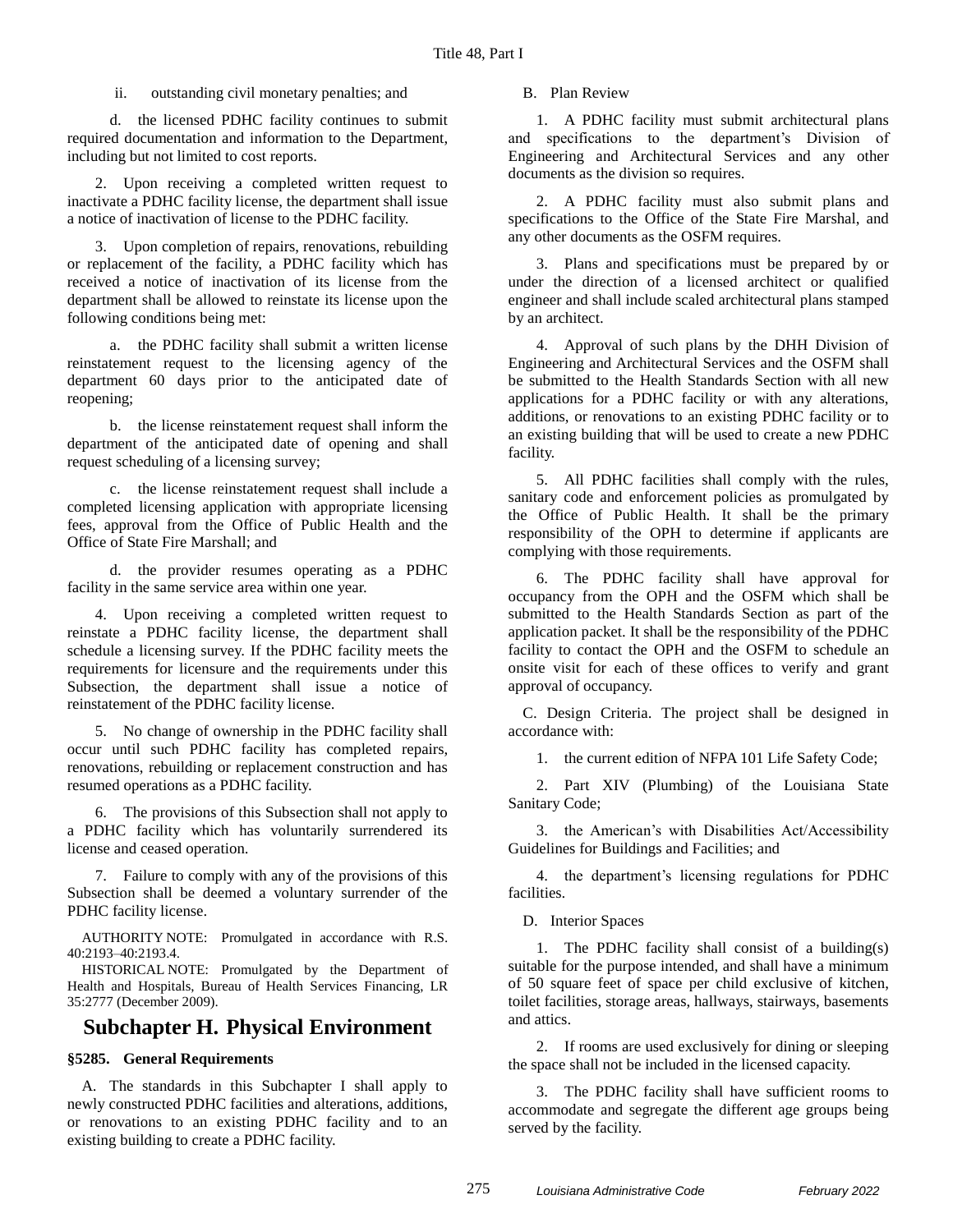4. As the child ages, the PDHC facility shall make privacy accommodations for the PDHC facility staff to attend to the personal care needs of the child.

5. The PDHC facility shall have a kitchen or food preparation area designated for the preparation of meals, snacks or prescribed nourishments which shall be maintained in accordance with state and local sanitation and safe food handling standards.

6. Toileting facilities shall be appropriately accessible to persons with disabilities and age appropriate in design and shall contain hand-washing stations.

7. The PDHC facility shall have separate toilet facilities for PDHC staff.

8. There shall be a hand-washing station in each play area, classroom and therapy room or area.

9. The PDHC facility shall have individual labeled space available for each child's personal belongings.

10. There shall be a designated secure area for the storage and preparation of medications.

11. The PDHC facility shall have secure clean storage areas for supplies and equipment.

12. The PDHC facility shall have separate storage areas for clean and soiled linen.

13. The PDHC facility shall have a secure room for the safe storage of janitorial supplies and equipment, poisonous materials, and toxic materials.

a. Poisonous and toxic materials shall be so labeled and identified and placed in cabinets which are used for no other purpose.

14. Areas determined to be unsafe for the child or family shall be secured and locked. These areas would include high voltage areas, equipment rooms, etc.

15. The PDHC facility shall have an area for the safe and secure maintenance and storage of medical records and other facility files, records, and manuals.

16. Garbage, rubbish and trash shall be stored in areas separate from those used for the preparation and storage of food and shall be removed from the premises regularly. Containers shall be cleaned regularly.

E. Exterior Spaces

1. The PDHC facility shall have a covered entry. Such roof overhang or canopy shall extend as far as practicable to the face of the driveway or curb of the passenger access door of the passenger vehicle.

The PDHC facility shall provide for an outdoor play space with a direct exit from the center into the outdoor play yard.

3. A PDHC facility shall ensure that the structures and the grounds of the facility that are accessible to children are maintained in good repair and are free from hazards to health and safety.

4. Areas determined to be unsafe, including but not limited to steep grades, cliffs, open pits, swimming pools, high voltage boosters, high voltage equipment or high speed roads shall be fenced off or have natural barriers to protect children.

5. Fences shall be in good repair.

6. Garbage, rubbish and trash that is stored outside shall be stored securely in covered containers. Trash collection receptacles and incinerators shall be separate from outdoor recreational space and located as to avoid being a nuisance.

F. Housekeeping, laundry and maintenance services

1. Housekeeping. The center shall maintain a clean and safe facility. The facility shall be free of unpleasant odors. Odors shall be eliminated at their source by prompt and thorough cleaning of commodes, urinals, bedpans and other sources.

2. Laundry. The PDHC facility shall have a supply of clean linen sufficient to meet the needs of the children. Clean laundry shall be provided by a laundry service either in-house, contracted with another health care facility or in accordance with an outside commercial laundry service. Laundry services shall be provided in compliance with OPH requirements. Linens shall be handled, stored, processed and transported in such a manner as to prevent the spread of infection.

3. Maintenance. The premises shall be well kept and in good repair.

a. The center shall insure that the grounds are well kept and the exterior of the building, including the sidewalks, steps, porches, ramps, and fences are in good repair.

b. The interior of the building including walls, ceilings, floors, windows, window coverings, doors, plumbing and electrical fixtures shall be in good repair.

G. A pest control program shall be in operation and the center's pest control services shall be provided by maintenance personnel of the facility or by contract with a pest control company. If pest control chemicals are stored in the facility, they shall be kept in a locked location.

H. Heating, Ventilation and Air Conditioning (HVAC)/Ventilation.

1. The facility shall provide safe HVAC systems sufficient to maintain comfortable temperatures with a minimum of 65 degrees and a maximum of 80 degrees Fahrenheit in all public and private areas in all seasons of the year. During warm weather conditions the temperature within the facility shall not exceed 80 degrees Fahrenheit. The HVAC system(s) shall be maintained in good repair.

2. All gas heating units shall bear the stamp of approval of the American Gas Association Testing Laboratories, Inc. or other nationally recognized testing agency for enclosed, vented heaters for the type of fuel used.